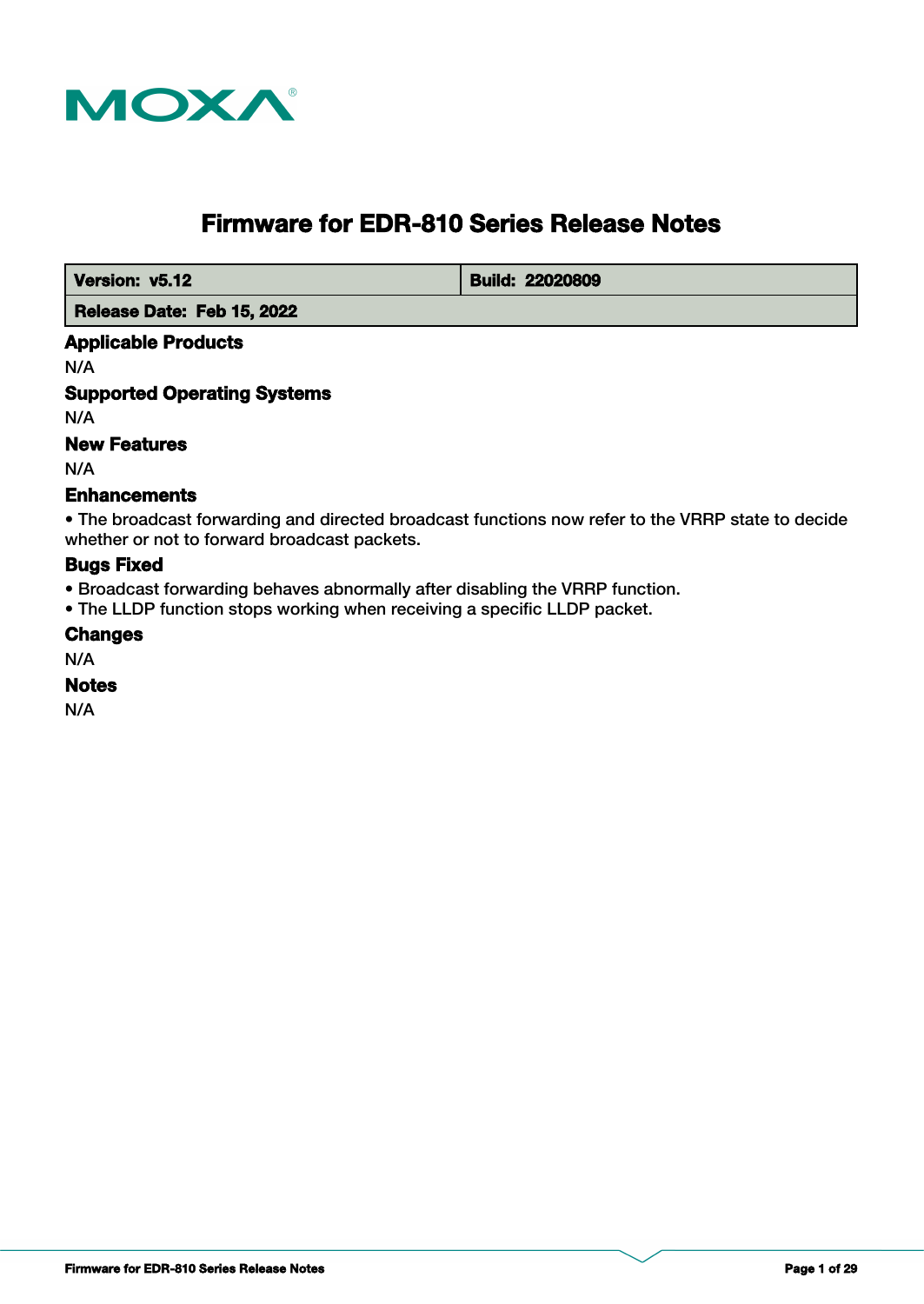

 **Version: v5.11 Build: 21121009** 

 **Release Date: Dec 20, 2021**

## **Applicable Products**

N/A

## **Supported Operating Systems**

N/A

## **New Features**

N/A

## **Enhancements**

• Added CPU and memory usage statistics.

## **Bugs Fixed**

- RSTP is incompatible with third-party devices.
- The ABC-02 is displayed incorrectly in the web console.
- Intermittent packet loss occurs during packet forwarding. This affects firmware versions 5.0 to

## **Changes**

N/A

## **Notes**

• Using legacy STP protocols together with the EDR-810's RSTP protocol may cause issues. We recommend using identical redundancy protocols for optimal stability. This applies to all firmware versions.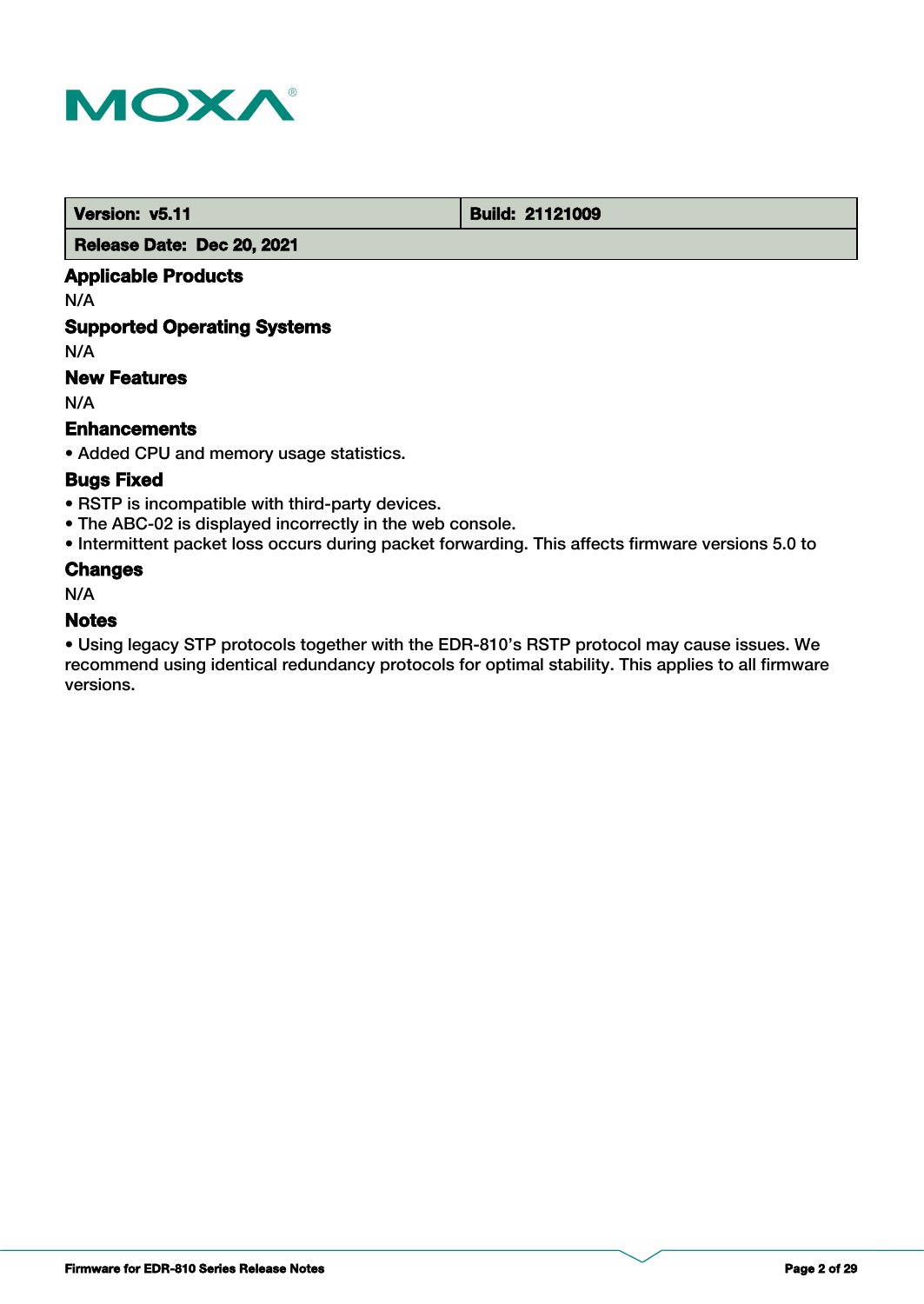

 **Version: v5.10.2 Build: 21120205** 

 **Release Date: Dec 02, 2021**

## **Applicable Products**

N/A

## **Supported Operating Systems**

N/A

## **New Features**

N/A

## **Enhancements**

• Added CPU and memory usage statistics.

## **Bugs Fixed**

- RSTP is incompatible with third-party devices.
- The ABC-02 is displayed incorrectly in the web console.
- Intermittent packet loss occurs during packet forwarding. This affects firmware versions 5.0 to

## **Changes**

N/A

## **Notes**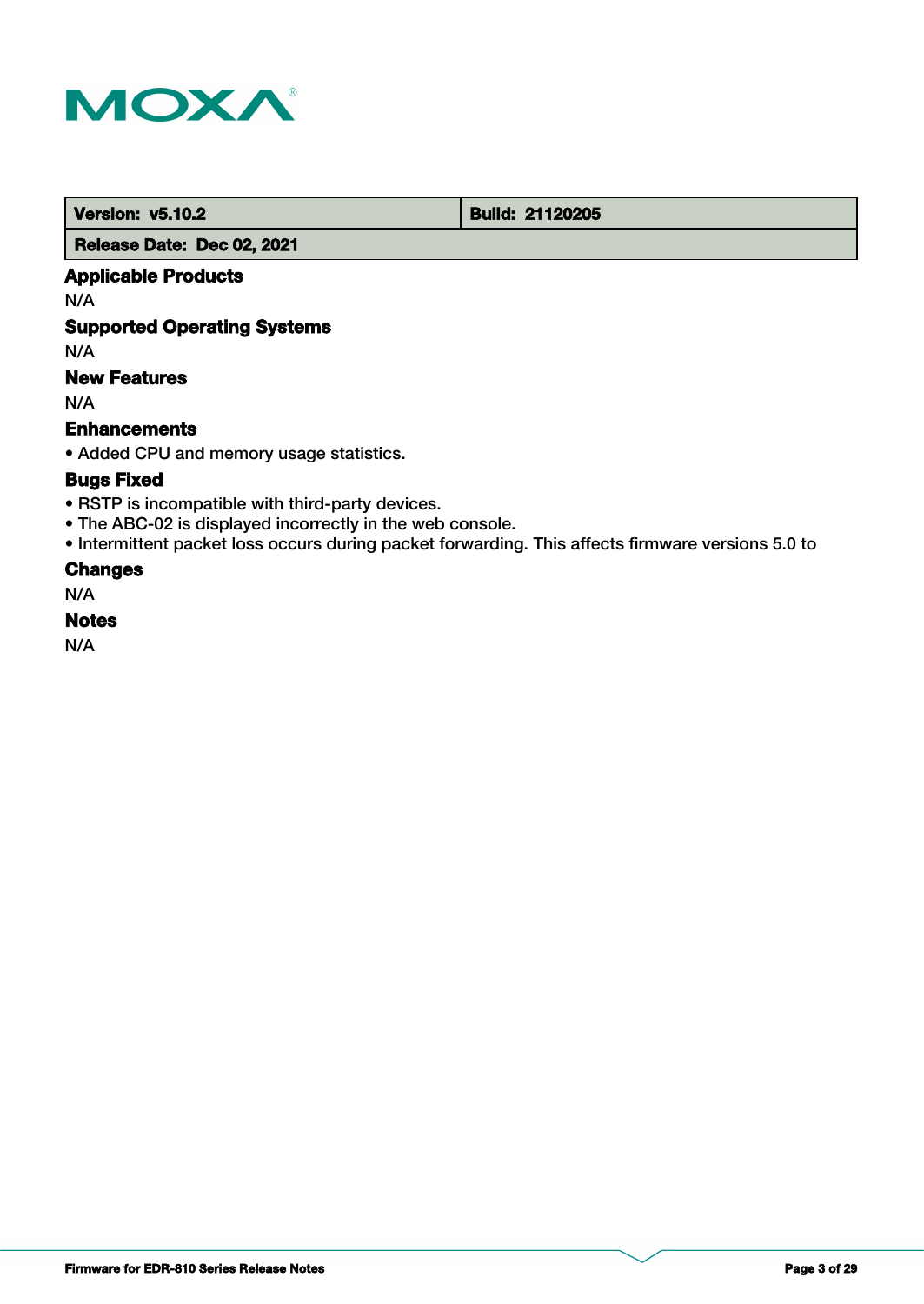

#### **Version: v5.10 Build: 21100708**

#### **Release Date: Oct 15, 2021**

## **Applicable Products**

N/A

## **Supported Operating Systems**

N/A

## **New Features**

- Added support for EAP-PEAP-MSCHAPv2 RADIUS authentication.
- Added support for a new MIB OID to check CPU and memory usage.
- VRRP now supports Port Forwarding for routing redundancy.

## **Enhancements**

- Improved the SFP initialization process during system boot-up.
- Users can now check the "Fiber Check" status via CLI.
- Improved the system boot-up process.
- Improved WAN interface stability during system boot-up.
- Improved HTTPS web console performance.
- Improved Turbo Ring stability.
- Users can now use a VRRP virtual IP as the interface IP for Port Forwarding.
- Improved the performance of SIP applications.
- Upgraded the OpenSSH version.
- The IPsec pre-shared key is now displayed in cipher instead of plaintext in the web console.

## **Bugs Fixed**

- CRC error packets are observed on fiber ports during communication.
- The "Fiber Check" function cannot be disabled from the web console.
- IPsec SHA256 data encryption and decryption are incompatible with third-party VPN devices.
- Static routes do not work properly when the VRRP Binding function is enabled in 1:1 NAT rules.
- Static multicast routing does not work properly when NAT is enabled.
- Static multicast routing does not work properly when unplugging and reconnecting the Ethernet cable to the WAN port.
- Importing or exporting the account and password configuration may not work properly under certain conditions.
- Potential command injection and buffer overflow issues in the web console.
- Minor issues with 802.1X.
- Minor issues with DVMRP.

## **Changes**

• Changed the default status of "Fiber Check" to "disabled".

## **Notes**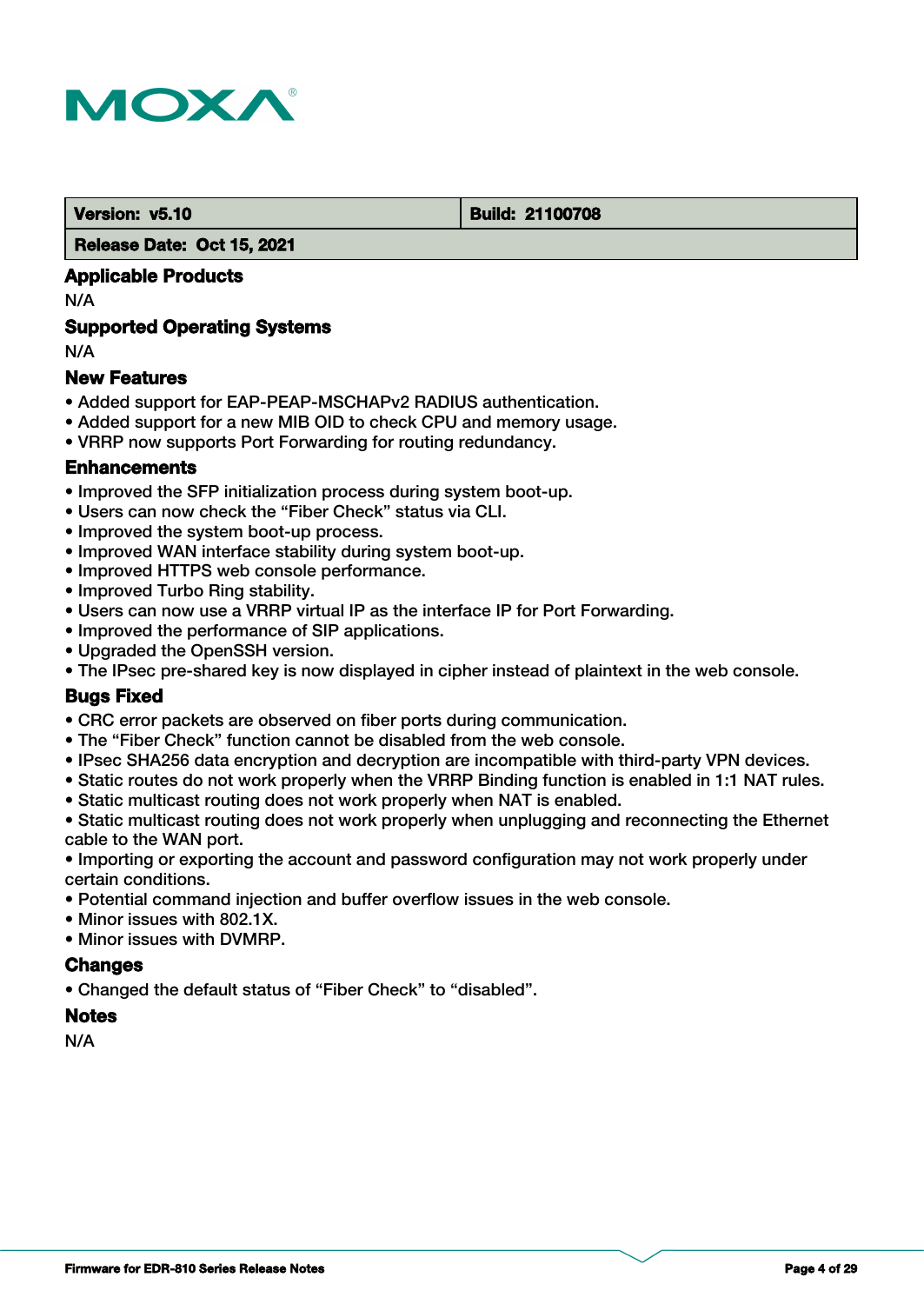

**Version: v5.9 Build: 21020216** 

 **Release Date: Feb 05, 2021**

## **Applicable Products**

N/A

## **Supported Operating Systems**

N/A

## **New Features**

• Users can now select a Trunk Port to act as a ring port of the Turbo Ring.

## **Enhancements**

• Security patch for the LLDP function.

## **Bugs Fixed**

- The "Port Disabling" function does not work properly after rebooting the system.
- The MAC address format shows incorrectly in the exported static DHCP address list.
- The event log severity always displays "<0> Emergency".

## **Changes**

N/A

#### **Notes**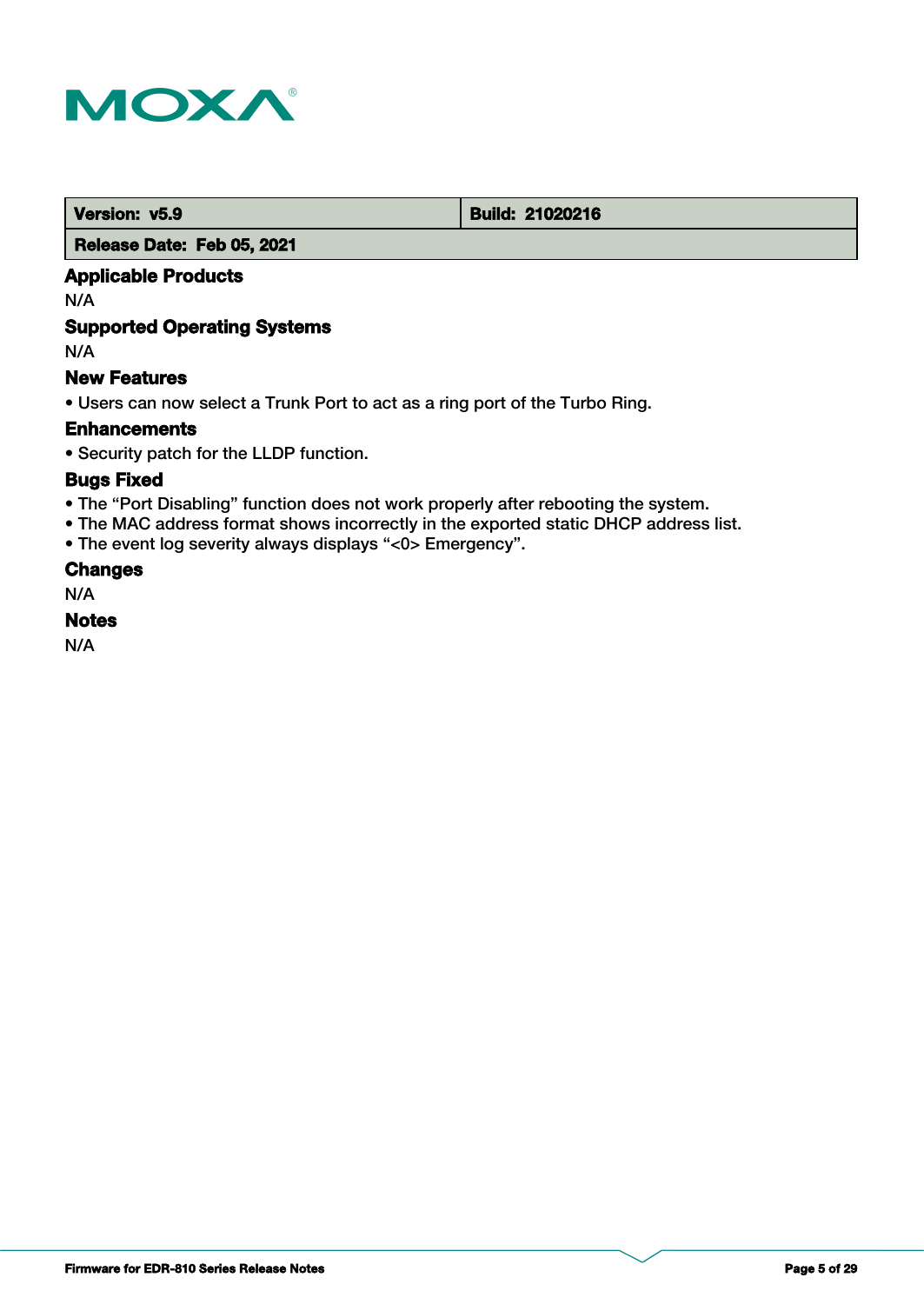

 **Version: v5.8 Build: 20123012** 

#### **Release Date: Jan 04, 2021**

## **Applicable Products**

N/A

## **Supported Operating Systems**

N/A

## **New Features**

• Added support for 802.1X port-based authentication.

## **Enhancements**

- Enhanced the handling of Modbus protocol exception responses for the Modbus Filtering function.
- Applied a patch for CVE-2014-2284 to address Net-SNMP vulnerabilities.

## **Bugs Fixed**

• The firewall Layer 3 policy does not work correctly if all firewall event logs (Local Flash, Syslog, and SNMP-Trap) are disabled.

• The firewall Layer 3 policy does not work correctly if the policy settings contain an IP range.

## **Changes**

N/A

## **Notes**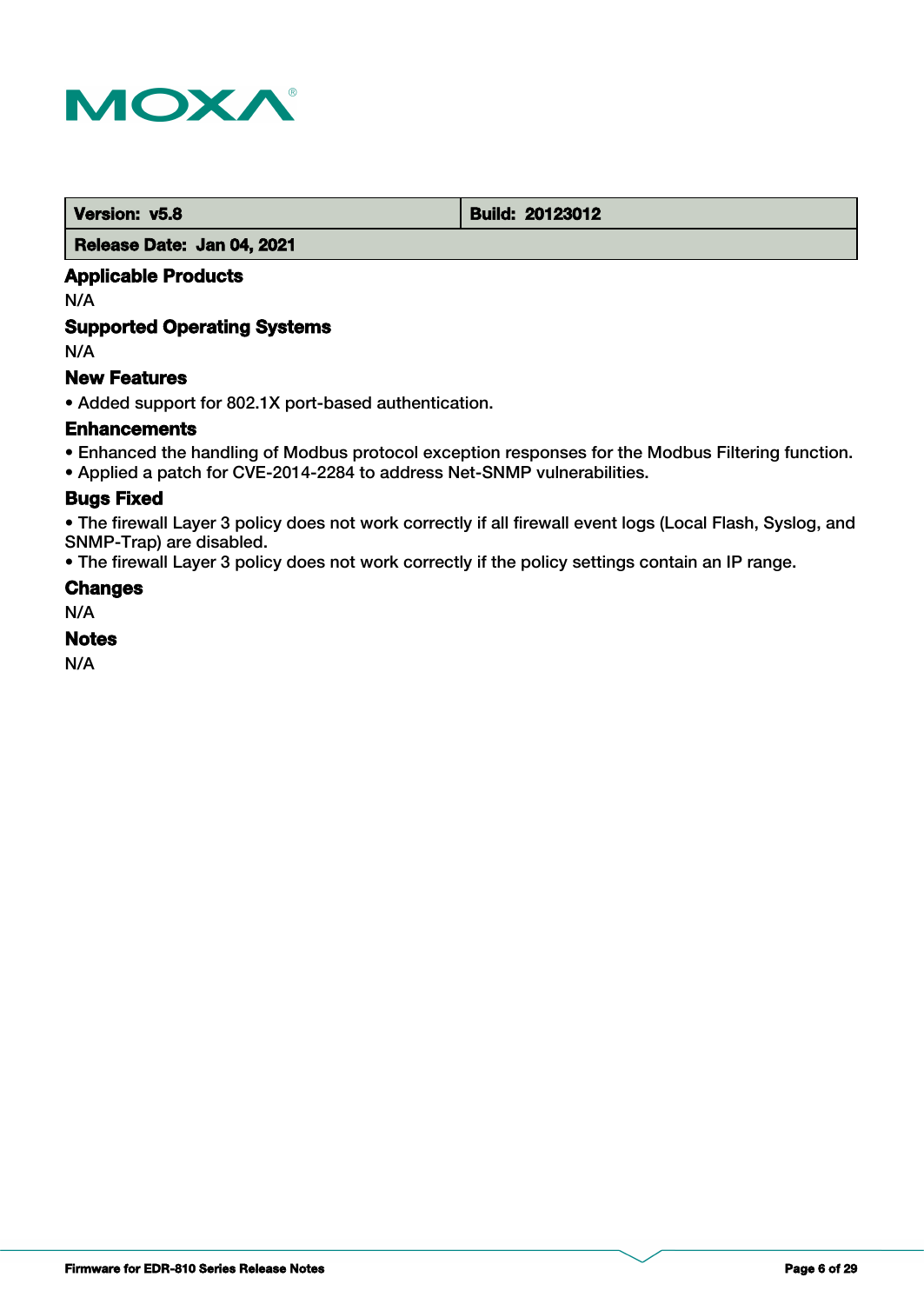

 **Version: v5.7 Build: 20081313** 

 **Release Date: Sep 24, 2020**

## **Applicable Products**

N/A

## **Supported Operating Systems**

N/A

## **New Features**

- The routing table can now be retrieved via SNMP query.
- Added software features for the maritime cyber security standard (IEC 61162-460).
- Added "Session Control" to the firewall policy settings.
- Changes to the MAC table will now automatically trigger an event log.
- The "Class C" LAN subnet can now be configured in the Wizard Settings.

## **Enhancements**

• Updated security for BDU: W-2020-0116, BDU: W-2020-0122, BDU:W-2020-0121, BDU:W-2020- 0120, and IPV-200502.

- Enhanced event log recording performance.
- Enhanced Trusted Access functionality by filtering incoming interfaces and source MAC addresses.
- Enhanced the DOS prevention mechanism by applying an automatic rate limit control to the port where the attack occurred.

## **Bugs Fixed**

• Creating a new network interface after resetting the system to factory default settings may cause a system network configuration mismatch.

• On rare occasions, unicast traffic may flood between different ports that are configured in "portbased bridge" or "zone-based bridge" mode.

• The "IGMP Query Interval" may appear incorrectly if the value is configured to be larger than 255 in the command line interface.

• The system does not interpret LLDP packets correctly when the LLDP information contains port subtype information "00:xx:xx:xx:xx:xx" or "xx:00:xx:xx:xx:xx".

• The system does not display the session control section of the firewall entry page in the command line interface.

- The system may generate unexpected log information under specific circumstances.
- Users are unable to add an account with "ConfigAdmin" privileges.
- Users are unable to get the correct "bridge interface status" information via SNMP query.

• After configuring the management VLAN, the system may restore the incorrect interface name in the MTU settings, which causes configuration file exporting and importing to fail.

- When logging in using the default admin account, create a new account with "Admin" privileges, disable the default admin account, and then log out and log back in using the default admin account, the system incorrectly triggers an "Auth Fail" event log.
- On rare occasions, the system may fail to reboot.
- An issue with the "tcpdump" command in the command line interface.

• When acting as the IPsev VPN server, the tunnel from the VPN client sometimes cannot connect to the server side.

## **Changes**

N/A

## **Notes**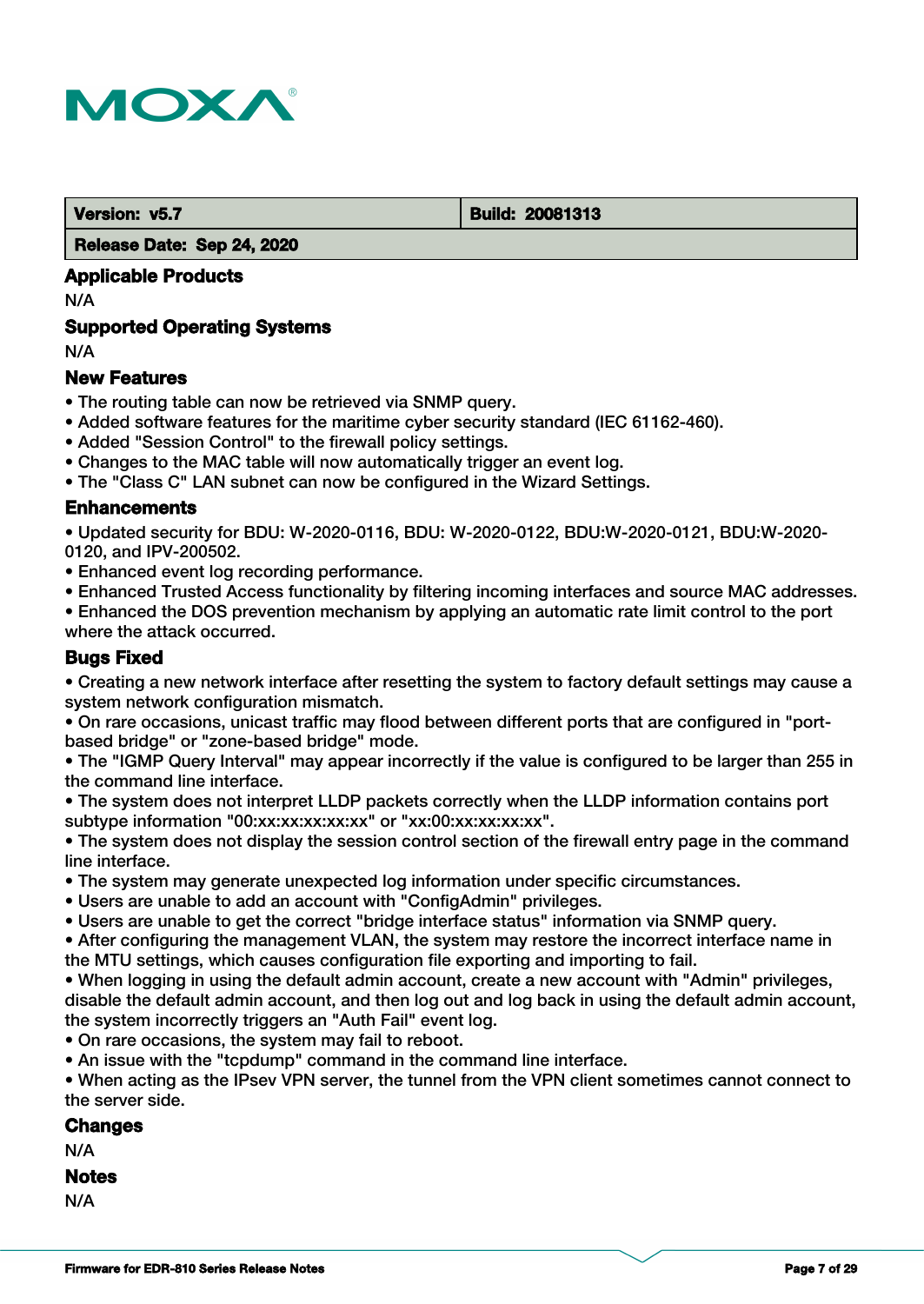

#### **Version: v5.6 Build: 20032413**

 **Release Date: Mar 25, 2020**

## **Applicable Products**

EDR-810 Series

### **Supported Operating Systems**

N/A

## **New Features**

- 'Session Control' was added in the layer 3 policy settings.
- 'Value Control' was added for Modbus filtering on user-defined address for 'write' commands, including function codes 5, 6, 15, 16, 22, and 23.

• The user-defined time period was extended to 2037.

#### **Enhancements**

• Supports Java script security enhancement for Web console.

• Supports IE 9 and later versions. (No longer supports IE8 and previous versions as the security level is not high enough.)

## **Bugs Fixed**

• Incorrect LLDP information caused an abnormal topology drawing in MXview.

- NTP time synchronization did not work properly when 'Fiber Check' was enabled.
- When crafted DCCP packets were received it sometimes caused the system to reboot.

• The account modification commands sometimes did not work properly if users only changed the password of the 'admin' account through the CLI (command line interface).

• It was not possible to upload a certificate into the router using the IE browser.

• It was not possible to delete a certificate on the certificate management web page for the EDR-810-2GSFP and EDR-810-2GSFP-T.

#### **Changes**

N/A

#### **Notes**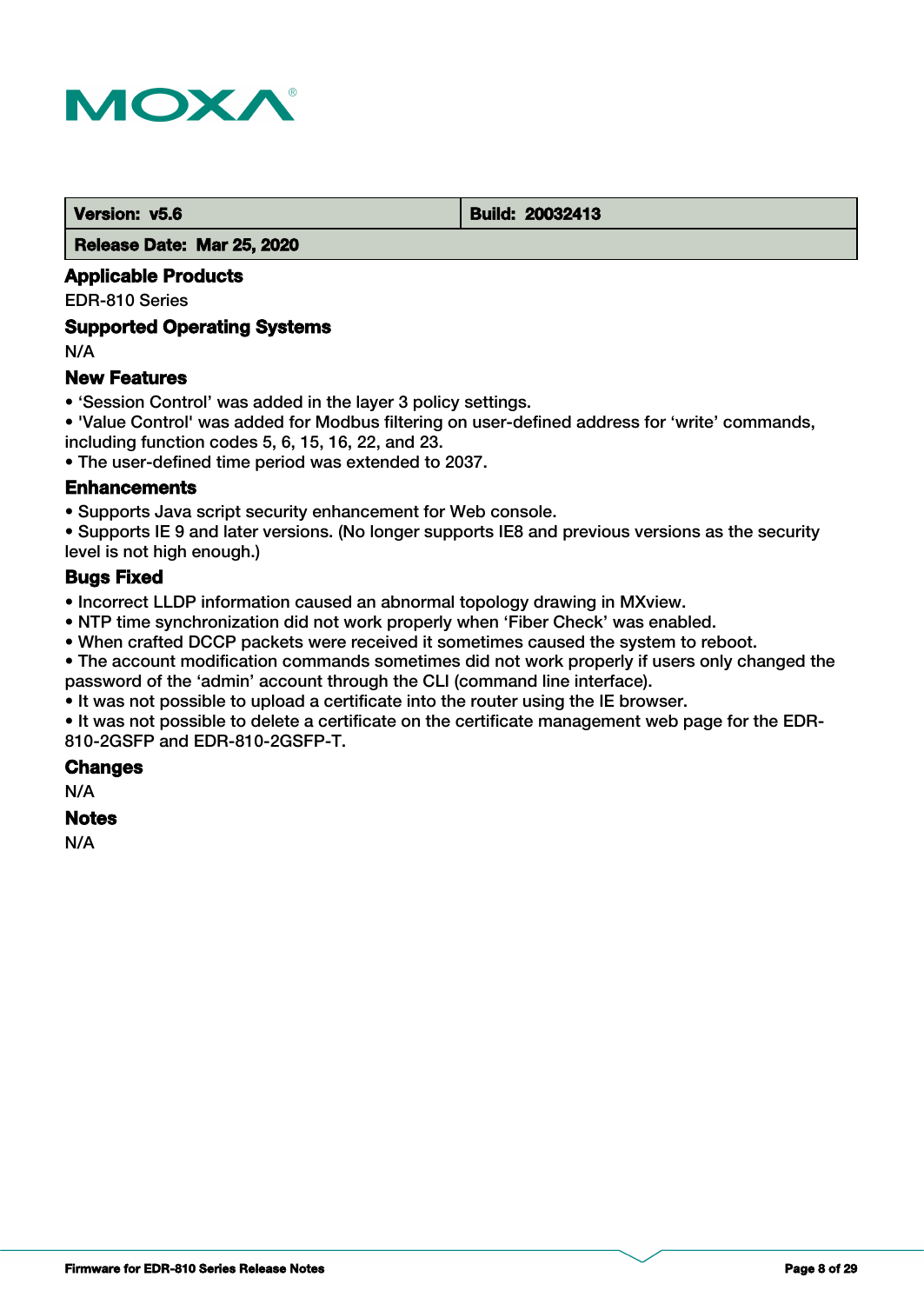

 **Version: v5.4 Build: 19111219** 

 **Release Date: Dec 12, 2019**

## **Applicable Products**

EDR-810

## **Supported Operating Systems**

N/A

## **New Features**

NA

## **Enhancements**

• Allow users to enable or disable the "Fiber Check" feature. (The default setting for "Fiber Check" was "Enabled" in version 5.3 but has changed to "Disabled" in version 5.4.)

• Removed the restriction on the subnet mask input range.

## **Bugs Fixed**

- Rebooting the secure router sometimes caused the DVMRP to not work properly.
- The compatibility issue with SFP-1G Copper Series module.
- When one interface used NAT and OSPF at the same time, OSFP sometimes worked incorrectly.

## **Changes**

NA

## **Notes**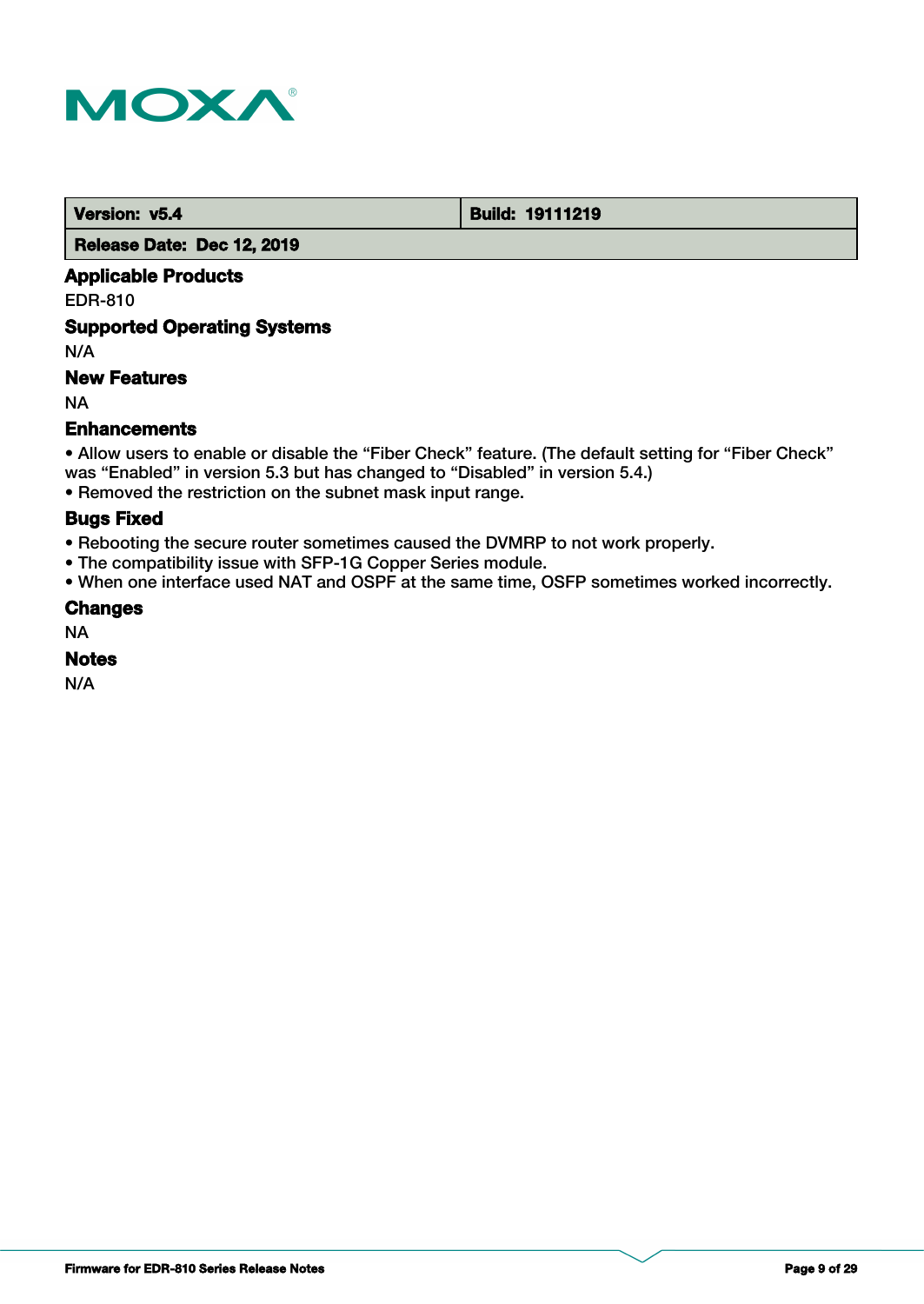

 **Version: v5.3 Build: Build: Build: 19090614** 

 **Release Date: Sep 06, 2019**

## **Applicable Products**

EDR-810 Series

## **Supported Operating Systems**

N/A

## **New Features**

- Supports 12-digit production serial number with SNMP MIB.
- Added the command "show usage" to display instant CPU and memory utilization.

## **Enhancements**

• Upgrade syslog agent for memory usage improvement and implement memory usage monitoring for syslog agent with log event.

- Show ARP table in web console and the command line interface.
- The prefix of the command line interface is changeable according to the device's hostname.

## **Bugs Fixed**

- Boot-up time optimization with continuous ping response.
- The customized function code (e.g. function code 90) in Modbus policy whitelist was dropped when enabling "Drop Malformed Packet".
- Incorrect display of port description in the command line interface.

• The HTTP URL buffer overflow issue caused privilege escalation for command injection (BDU:W-2019-0011) (BDU:W-2019-0014).

• The HTTP cookie buffer overflow issue caused privilege escalation for command injection (BDU:W-2019-0012) (BDU:W-2019-0013).

- The command injection by crafted operation that led to RCE vulnerability in web console.
- Invalid "save" command in the command line interface.
- Incorrect "admin" login failure log message if the default admin account was removed.
- Abuse of the ping feature to execute unauthorized commands (CVE-2019-10969).
- Unauthenticated users could retrieve system logs from the device, which may allow sensitive information disclosure. Log files must have previously been exported by a legitimate user. (CVE-2019-10963).
- SACK Panic vulnerability (CVE-2019-11477, CVE-2019-11478, and CVE-2019-11479).
- Improper input validation (CVE-2019-10969).
- Improper access control of the log information (CVE-2019-10963).
- DVMRP did not work properly after importing the configuration file or after rebooting the system.
- The exported configuration file did not contain the "Source IP-MAC Binding" of the policy settings.

• The exported configuration file did not display the correct source MAC address when the first digit of the source MAC address was "0".

• The Layer 2 policy rule did not filter the BPDU-type packets (e.g. RSTP) correctly when the function "Arp-Flood" of DOS protection was enabled.

• The Modbus policy did not filter the function 6 correctly.

• The "Source MAC Address" information of the L3 policy was displayed in the command line interface.

• Supports "Fiber Check" (SFP DDM).

- Some typos on the web GUI.
- Radius authentication for the web console login works improperly under some special conditions.

• Incorrect prompt message after configuring the maximum log in sessions in the command line interface.

• The "show ip http-server" command gets the incorrect prompt message from the maximum login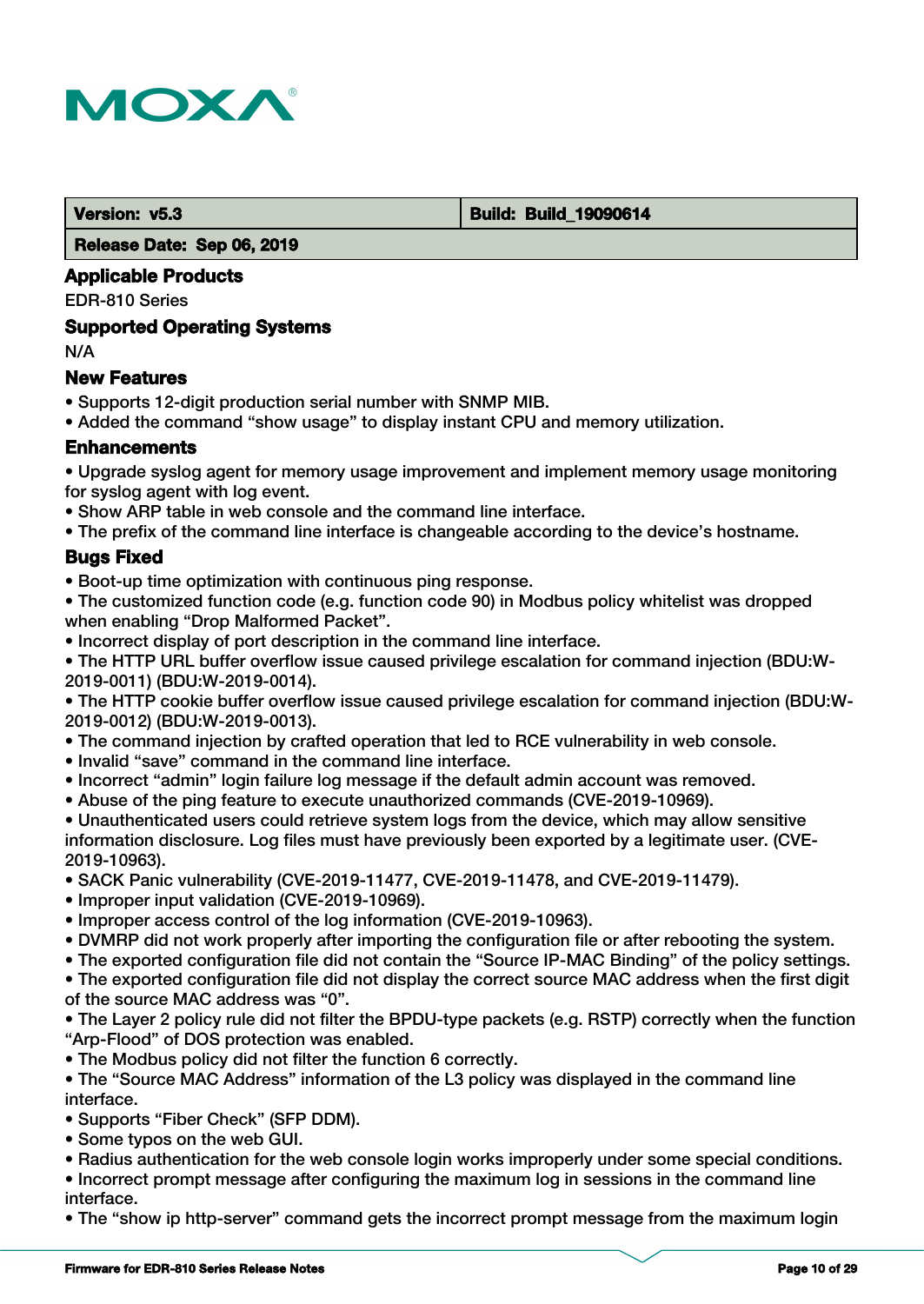

sessions.

**Notes Changes** N/A N/A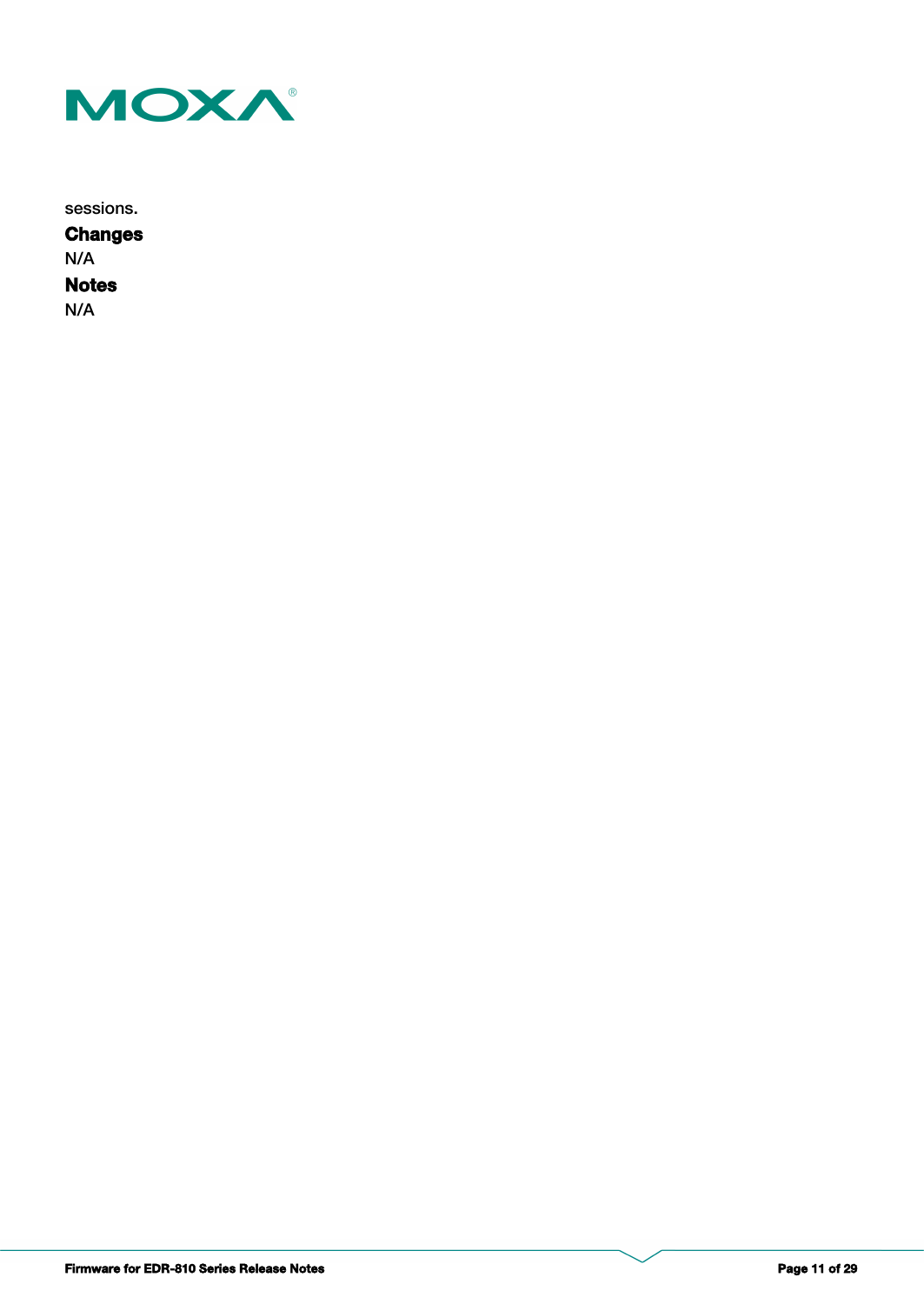

 **Version: v5.1 Build: 19031409** 

 **Release Date: Mar 17, 2019**

## **Applicable Products**

N/A

## **Supported Operating Systems**

N/A

## **New Features**

N/A

## **Enhancements**

N/A

## **Bugs Fixed**

• The EDR-810 stopped sending IGMP querier after a certain period of time and caused a problem with multicast streaming.

- There was an RSTP compatibility issue with Moxa's EDS-408A Series.
- The configuration file could not be automatically loaded from the ABC-02 after rebooting.
- MXview displayed incorrect "Port utilization" information from the EDR-810 device.
- After the EDR-810 was rebooted, the IPsec VPN did not work properly.

• The console function stopped working after the "Time & Date" web page was entered in the web console.

• There was incorrect packet filtering behavior by "Drop Malformed Packets" in the Modbus Policy function.

#### **Changes**

N/A

#### **Notes**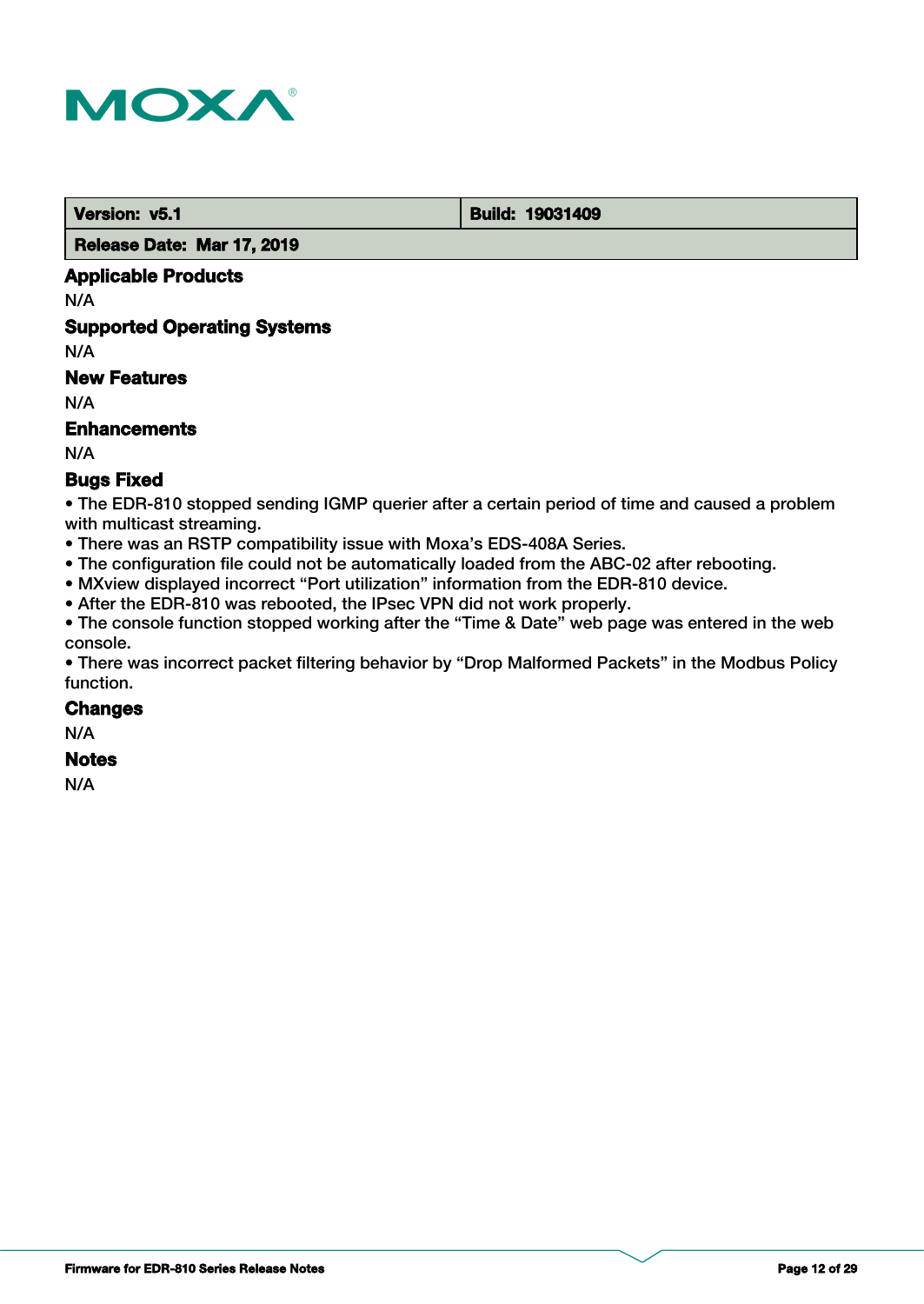

**Version: 5.0 Build: N/A** 

#### **Release Date: Aug 30, 2018**

## **Applicable Products**

N/A

## **Supported Operating Systems**

N/A

## **New Features**

- Support 12 digits serial number in EDR-810 HW revision v2.0.0
- Support VPN and VRRP LED in EDR-810 HW revision v2.0.0
- MIB ifadminstatus supports port setting.

## **Enhancements**

- Support default reoute in "Static Route" function.
- Support "STP Topology Changed" in Event log.
- Support "RSTP Topology Changed" notification in System Event Setting.
- Upgrade to OPENSSL v1.0.2 package.
- System reboot when out-of-memory is detected.
- Support service port setting in Modbus firewall.
- Show error message to remind wrong old password.
- Time zone formate of exported event log.
- Add RSTP path cost setting check mechanism.

## **Bugs Fixed**

- Fix CVE-2015-0235, CVE-2018-16282.
- Fix XSS attack vulnerability.
- Switching function failure but serial console is workable.
- System information isn't sync in real time with Syslog event.
- "Keep certificate" function isn't supported in model EDR-810-2GSFP and
- EDR-810-2GSFP-T.
- EventlogEntry has conflicting syntax after compiling MIB.
- When system reboot, system will send Turbo ring v2 topology change event log.
- Gibberish shown in Web GUI.
- DHCP and NAT setting through Quick Stting Profile isn't valid.
- Packet loop caused by trunk port link off and link on.
- After importing configuration file, trunk port will shut down.
- Packet counter statics can't show fiber interface packet amount information.
- User can't use MIB file to read event log.
- RSTP configuration import failure.
- Unstable network connection caused by the same virtual IP and interface IP.
- Bandwidth Utilization" display mode always show 0%
- In Web GUI and CLI, the display of RSTP edge port status isn't sync.
- User can't get ring master MAC address through MIB file.
- Abnormal VRRP behavior due to VRRP virtual IP isn't updated in routing table
- System looping caused by bridge priority change
- Low RSTP convergence speed.
- There is possibility that VRRP can't work normally with VLAN ID over 15.
- VRRP setting isn't sync with VLAN setting.
- With RSTP enable, there is possibility that system looping will happen when system has link on/off or reboot.
- After trunk port disabling, MAC address table won't sync up.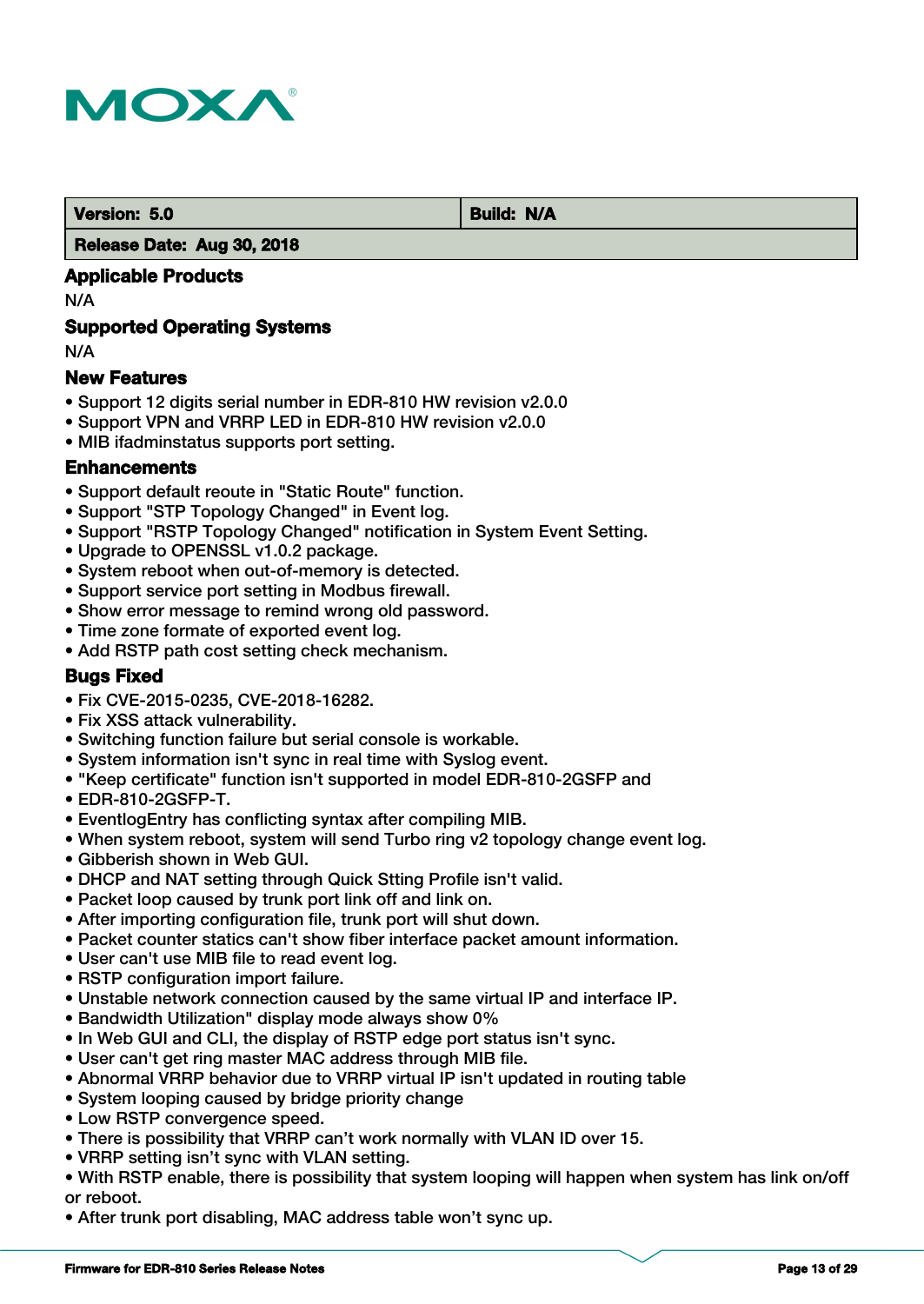

- Turbo Ring function won't be disabled after RSTP configuration is imported.
- When using link-off port to set VRRP, the VRRP status shows master other than init.
- LLDP port event won't update in real time when port link down.
- CLI can't disable tracking interface of VRRP.
- Network interface of VRRP doesn't sync with VLAN interface setting.
- Export configuration file after removing WAN interface. And then use this configuration file to import in the system, but system shows MTU configuration import failure.
- Firewall blacklist can't support Modbus function code 5, 6, 8, 21, 22.
- Firewall rule with master query and slave response in Modbus function code 20 are invalid.

## **Changes**

• Rename RSTP "Port Cost" parameter to "Path Cost".

## **Notes**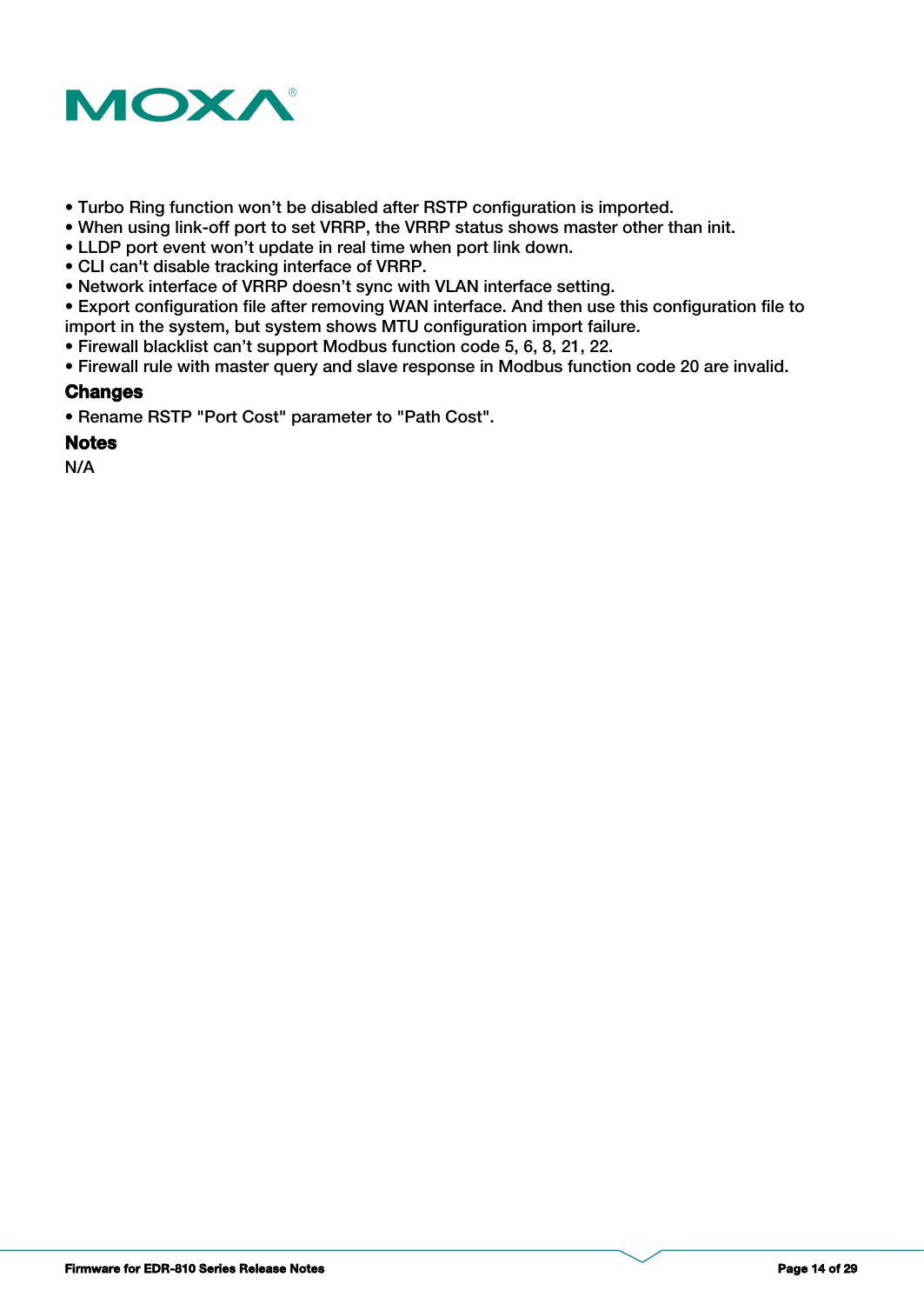

#### **Version: v4.2 Build: Build: Build: 18041013**

 **Release Date: N/A**

#### **Applicable Products**

EDR-810-2GSFP, EDR-810-2GSFP-T, EDR-810-VPN-2GSFP, EDR-810-VPN-2GSFP-T

#### **Supported Operating Systems**

N/A

#### **New Features**

- Firewall supports source MAC address filter.
- Supports MTU defined by user and MTU for PRP packet.
- Supports ping track and preempt delay function in VRRP.
- Supports port status monitoring function in Web UI.
- Supports DHCP option 012 hostname.

#### **Enhancements**

- User interface enhancement.
- Supports hash algorithm SHA-256 in OpenVPN.
- Supports Advanced Encryption Standard for SNMP v3.
- Upgraded to OpenVPN package v2.4.3.
- Cancelled these SSH algorithms for higher security level: Ciphers aes128-ctr, aes192-ctr, aes256 ctr, MACs hmac-ripemd160,hmac-sha2-256, hmac-sha2-512.

• Supports option to keep "Certificate Management" and "Authentication Certificate" configuration when resetting to factory default.

- System information including router name and router location will sync with public MIB file.
- Cancelled secLocalNextHop and ipsecRemoteNextHop information in private MIB file.
- EDR-810 IPsec VPN support certificate uses SHA-256 hash algorithm.
- Strengthened SSL certificate security level with 2048 bit key length with SHA-256 hash algorithm.

• EDR-810 user account and password can be stored in Web browser cookies using SHA-256 hash algorithm.

• Optimized fast bootup work flow to improve instability of fast bootup function.

#### **Bugs Fixed**

Bootup process fails when rebooting EDR-810 and causes un-recoverable status.

#### **Changes**

- Web GUI user experience enhancement.
- Changed default privilege of SNMP "public" community to read only.
- Changed IPsec log event content.

#### **Notes**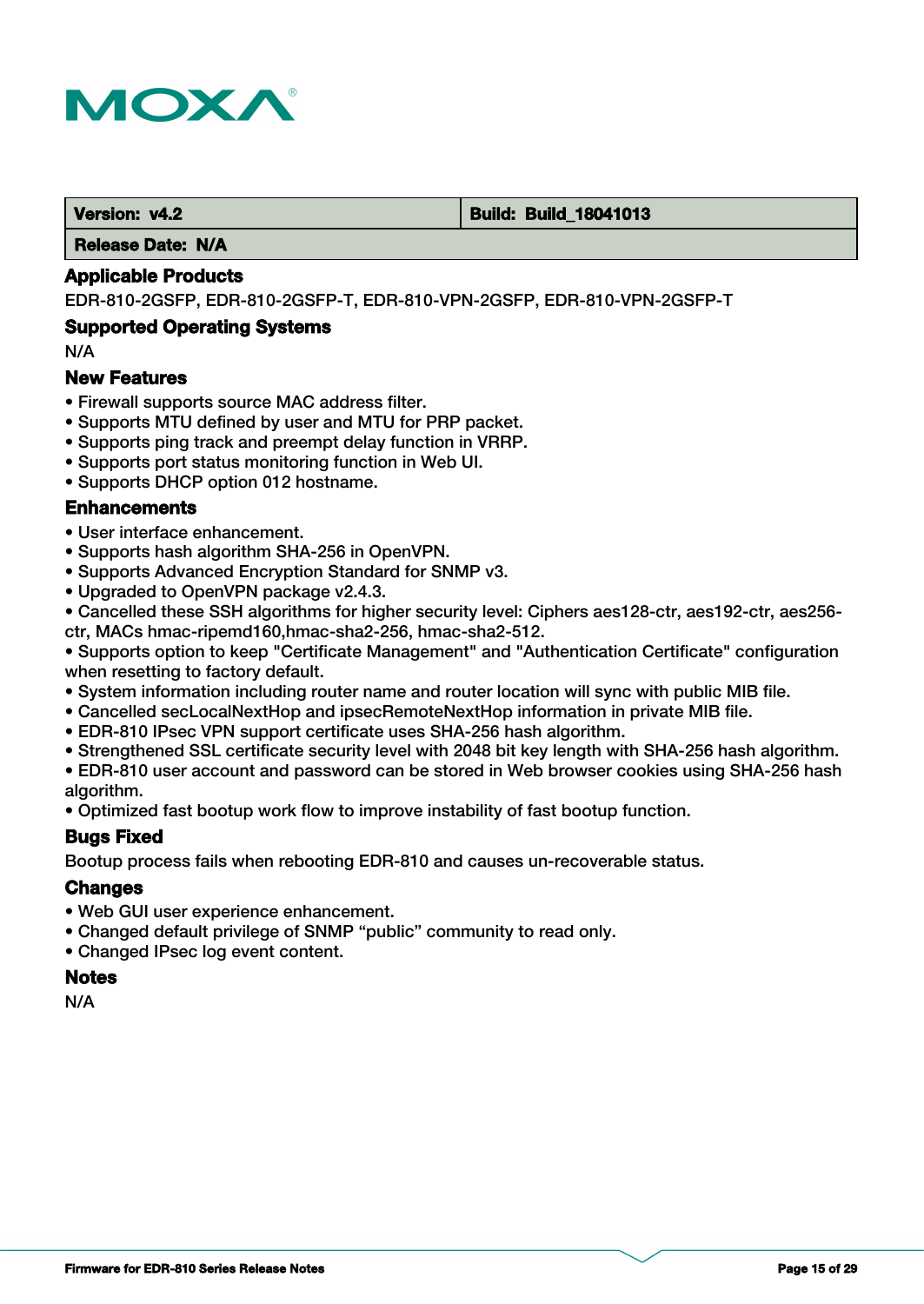

#### **Version: v4.1 Build: Build: Build: 17030317**

 **Release Date: N/A**

#### **Applicable Products**

EDR-810-2GSFP, EDR-810-2GSFP-T, EDR-810-VPN-2GSFP, EDR-810-VPN-2GSFP-T

#### **Supported Operating Systems**

N/A

#### **New Features**

- Compliant with IEC 62443-4-2 level 2.
- Allows users to input "/" and "\" characters for the PPPoE username.
- Supports ifAdminStatus MIB information as device's port setting.
- Supports 1-1 NAT redundancy of two routers by VRRP binding.
- Supports setting a virtual MAC address for each interface.
- Supports Modbus protocol version 1\_1b (address range: 0-65535).
- Added city feature in the time zone settings for CLI commands.
- Supports RADIUS CHAP authentication.
- Integrated the certificate database for IPsec, OpenVPN, and X.509.
- The ABC-02-USB interface can be disabled.
- Web panel shows the real-time status of the router as indicated by the LEDs.
- IPsec supports multiple local subnets and remote subnets.
- Supports AES encryption method for SNMP V3.
- Displays all protocol types (HEX) in the firewall event log.
- Supports "@" character in the SMTP account settings from web console.
- Improved PPPoE performance.
- Supports special characters, "^0-9a-zA-Z @!#\$%^&\*().-+\$", as part of the account password.
- Removed the limitation on configuration imports between standard temperature and wide temperature models.

• Allows the IGMP querier to input the querier interval from 12 seconds to 300 seconds.

#### **Enhancements**

N/A

#### **Bugs Fixed**

- Relay warning configuration was not correct after exporting or importing the configuration file.
- Configuration import/export issues with the functions of Modbus Filtering, VLAN settings, VRRP settings, static routing settings, and RSTP settings.

• Management VLAN configuration showed an error after upgrading from previous firmware versions to version 3.x.

- With the ABC-02-USB inserted, VRRP did not work properly after booting up.
- Link-on and link-off operations of the WAN port caused the static route policy to disappear.

• After changing the password of "admin" from the serial console, users could not log in to the router with that account.

- No encryption of password-type information in the exported configuration file.
- Web content did not display correctly in some browsers.
- SNMP service sometimes stopped working and needed to reboot the router to recover.
- Sent out IGMP querier packet with the incorrect source interface.
- Removed unused residual web pages from the system.
- "User" privilege was allowed to export configuration files.
- Time zone setting had a problem.
- Users could not clear SMTP email settings in the router from the web console.
- Fixed SNMP OID "ifAdminStatus" status.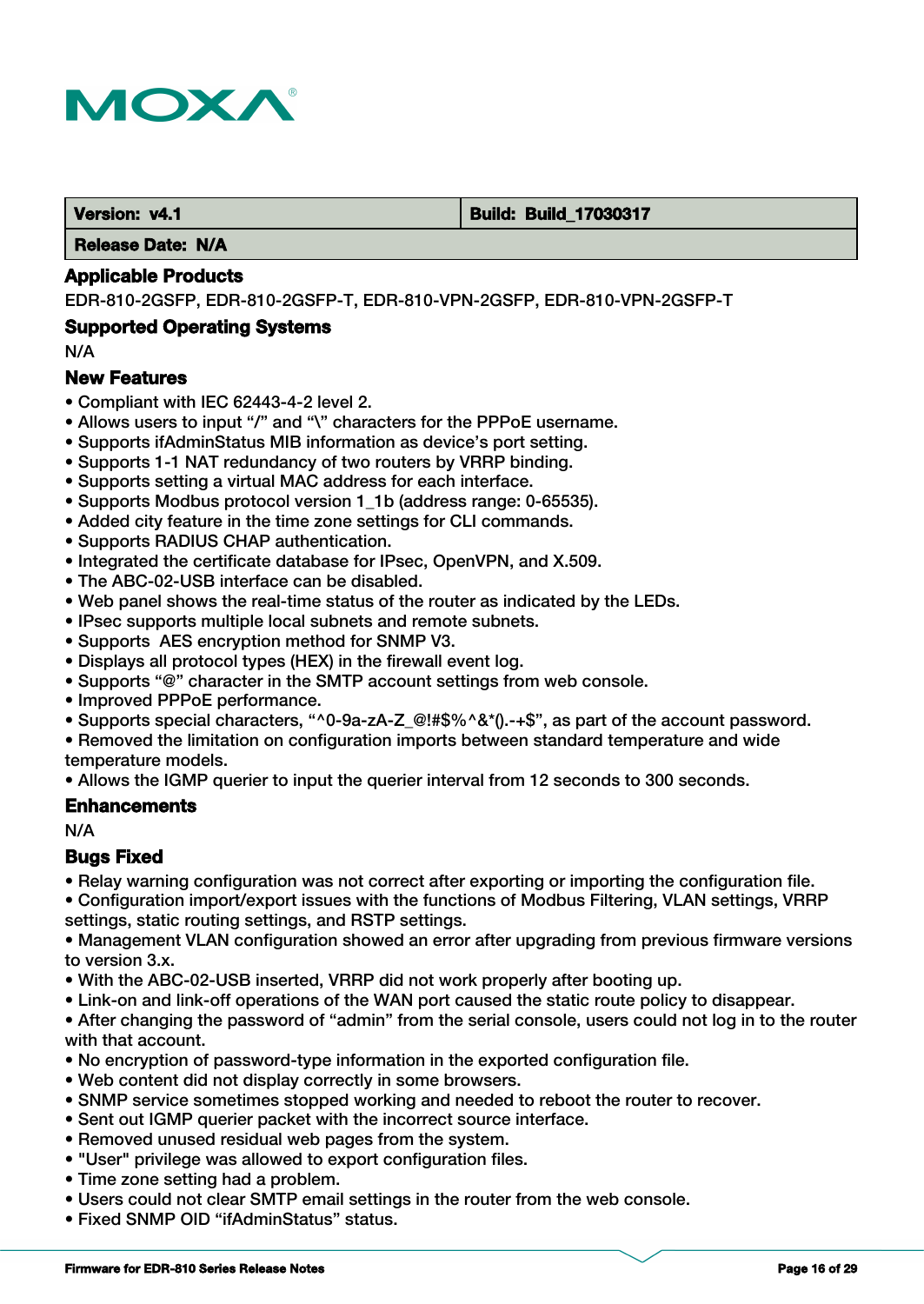

• The "Cold start" event was sometimes not recorded in the system log.

• Changed the default settings of preemption delay from 5 seconds to 120 seconds to enhance the stability of VRRP.

• Improved VRRP stability.

• HTTPS interface control was not effective after upgrading from version 1.0 to version 3.x.

• Incorrect filtering operation of the Modbus slave response message to function code 05, 06, 14, 15, 16, 20, 22, 24, and 43.

- Change of interface settings caused the VRRP configuration to be removed.
- Incorrect display of device IP address in MXview when 1:1 NAT function of the router was enabled.
- IGMP table did not show the correct information.
- Password policy settings did not export and import correctly.
- IPsec DPD would stop reconnecting after a certain period of time.
- IPsec tunnel rebuild time was too long after disconnecting the WAN interface for a long time.

• IPsec did not retry to connect the remote VPN server when the IPsec Phase 1 status was down. (Phase 2 status was still established.)

• IPsec sometimes did not work when the VPN local subnet was the same as the N-1 NAT local subnet.

• Failed to access EDR's service through an IPsec tunnel when port forwarding (same as EDR's service port) NAT was enabled.

• NAT function did not take effect in the "Interface Type Quick Setting".

#### **Changes**

N/A

#### **Notes**

• The change of an interface's VLAN ID and switching between static mode and DHCP mode still causes the removal of related VRRP rules. Other changes, including IP address, subnet mask, gateway, and virtual MAC address, do not cause any change in VRRP configuration.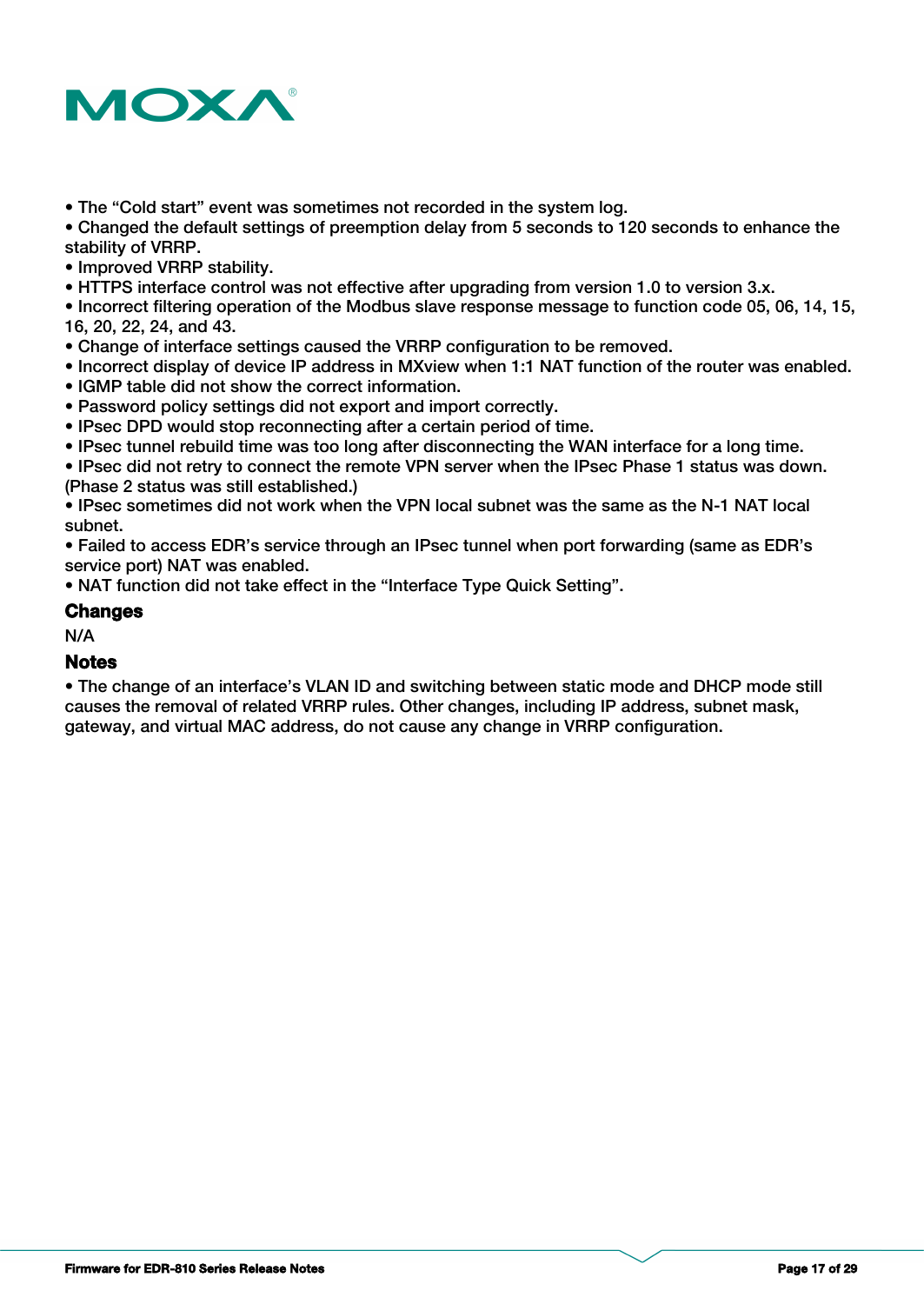

 **Version: v3.13 Build: Build: Build: 16051215** 

 **Release Date: Dec 18, 2017**

## **Applicable Products**

EDR-810-2GSFP, EDR-810-2GSFP-T, EDR-810-VPN-2GSFP, EDR-810-VPN-2GSFP-T

## **Supported Operating Systems**

N/A

#### **New Features**

• Supports "@" character for email account setting.

**Enhancements**

N/A

## **Bugs Fixed**

• Removed the extra 4-byte padding for packets passing through the EDR-810 in zone-based bridge mode.

• Importing the configuration of "Port-based bridge mode enabled" setting to a default EDR-810 would incorrectly become "Port-based bridge mode disabled".

• Improving the router uptime for the operation of zone-based firewall mode after importing the configuration file.

#### **Changes**

N/A

### **Notes**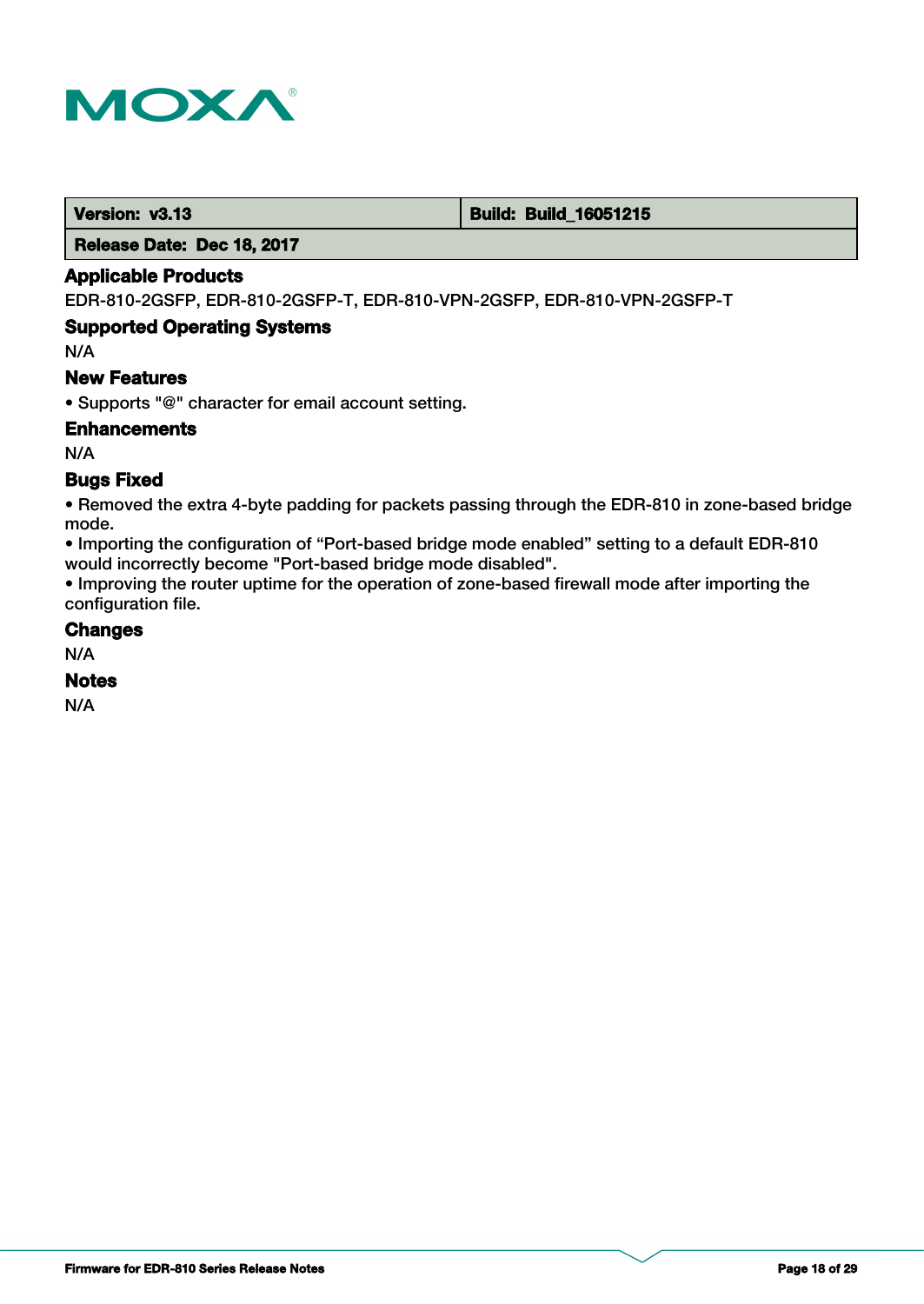

 **Version: v3.9 <b>Build: Build: Build: Build: 16012113** 

 **Release Date: N/A**

### **Applicable Products**

EDR-810-2GSFP, EDR-810-2GSFP-T, EDR-810-VPN-2GSFP, EDR-810-VPN-2GSFP-T

## **Supported Operating Systems**

N/A

## **New Features**

N/A

## **Enhancements**

- Change of interface IP address, netmask, or gateway that caused the firewall policy to disappear.
- When the NTP server and SNMP server are enabled by the administrator, the services will be
- regarded as authorized services and available at LAN side.
- Default cost of RSTP at GbE fiber ports changed to 20000.

## **Bugs Fixed**

- MXview could not read the router's IPsec status.
- Inserting NAT rules to Index 1 would occasionally cause the NAT function to not work properly.

## **Changes**

N/A

## **Notes**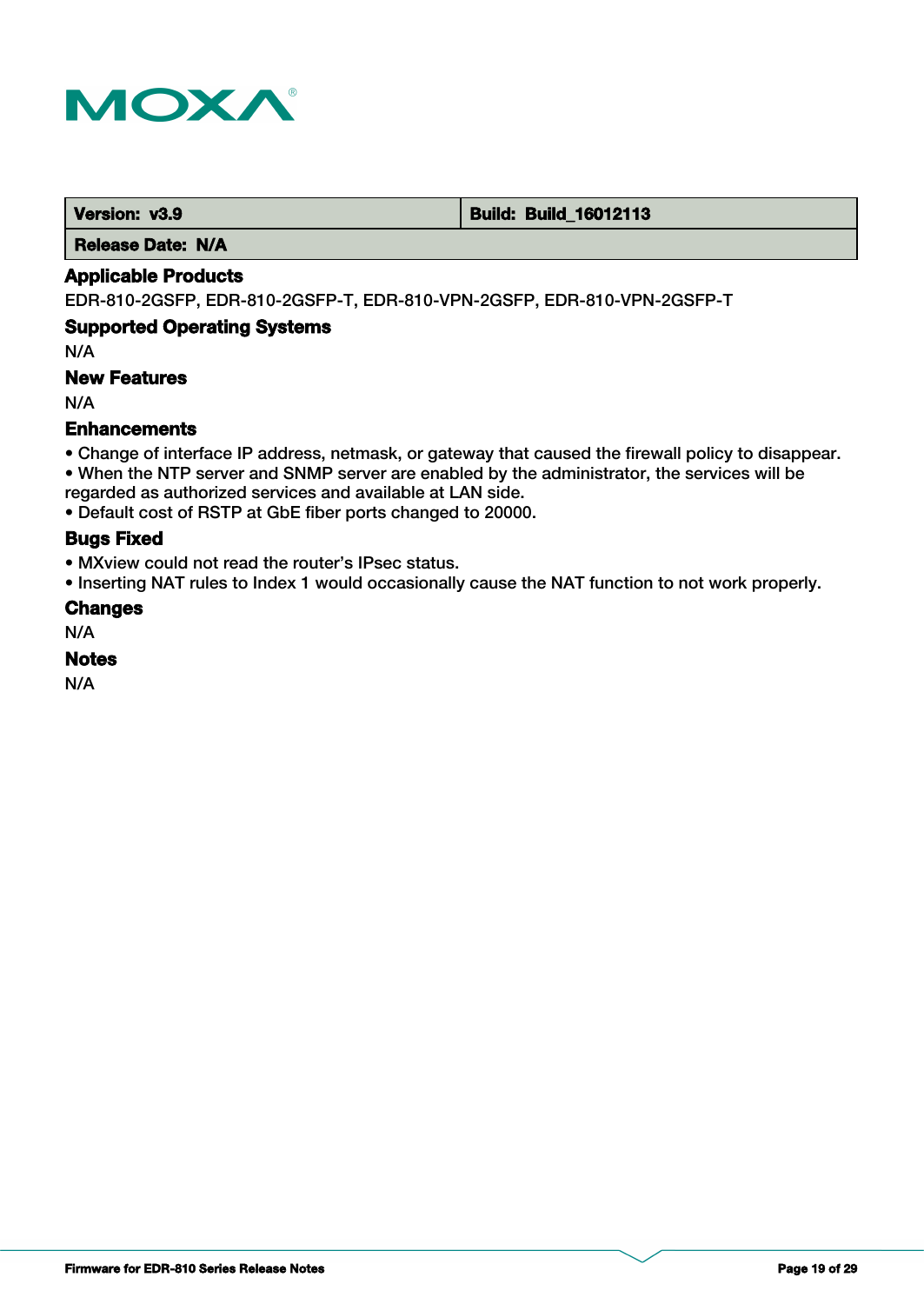

#### **Version: v3.8 Build: Build: Build: Build: 15123114**

 **Release Date: N/A**

#### **Applicable Products**

EDR-810-2GSFP, EDR-810-2GSFP-T, EDR-810-VPN-2GSFP, EDR-810-VPN-2GSFP-T

#### **Supported Operating Systems**

N/A

#### **New Features**

• Supports GOOSE message pass-through in bridge mode firewall (all ports need to be in bridge mode).

- Supports cybersecurity notifications for monitoring in MXview v2.7 or later and MXview ToGo.
- Users can determine if the EDR-810 responds to "Ping Request" from WAN interface.
- Supports 3 privileges, System Admin, Configuration Admin, and User, in user account settings.

#### **Enhancements**

- Removed authority of "User" privilege to display account information.
- Removed SSL web connection due to higher security request (allow TLS only).

#### **Bugs Fixed**

- The ABC-02 LED display behavior on the EDR-810 Series front panel.
- Broadcast packets caused abnormal event logs when enabling the Trust-Access Log function.
- EDR-810 does not respond to the "SNMP Walk" command for the LLDP table.
- NTP client could not synchronize time correctly with Windows XP Embedded NTP Server.
- Fixed several configuration import and export problems.
- Fixed several CLI commands for IPsec configuration.

#### **Changes**

N/A

#### **Notes**

• MXview v2.7 ready in Q1, 2016.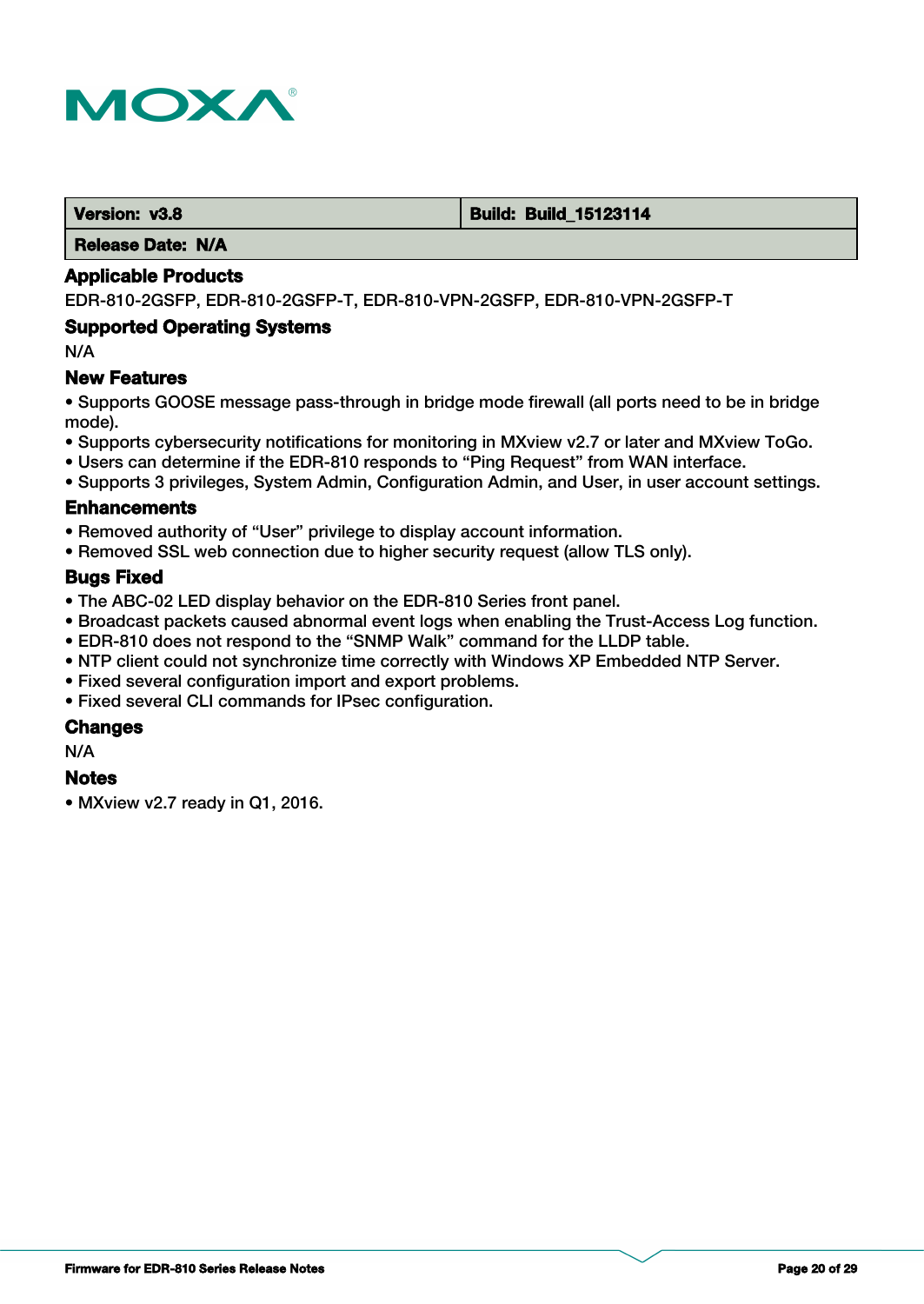

 **Version: v3.7 Build: Build: Build: 15092315** 

 **Release Date: N/A**

## **Applicable Products**

EDR-810-2GSFP, EDR-810-2GSFP-T, EDR-810-VPN-2GSFP, EDR-810-VPN-2GSFP-T

#### **Supported Operating Systems**

N/A

#### **New Features**

- Supports X.509 certificate issued by CA (certificate authority).
- Supports CSR (Certificate Signing Request).
- Supports certificate management for each IPsec tunnel.
- Added tunnel established time in IPsec Status monitoring.

#### **Enhancements**

• Added new IPsec event logs: Phase 1 setting does not match the remote gateway configuration, Phase 2 setting does not match the remote gateway configuration, PFS setting does not match, Issuer CA not found, X.509 certificate expired, Policy does not allow PSK, Policy does not allow RSASIG, Ignore initial aggressive message, Phase 2 Start.

#### **Bugs Fixed**

- Daylight saving time was double counted in the system.
- Mismatch of management VLAN ID when a configuration file was imported.

#### **Changes**

N/A

## **Notes**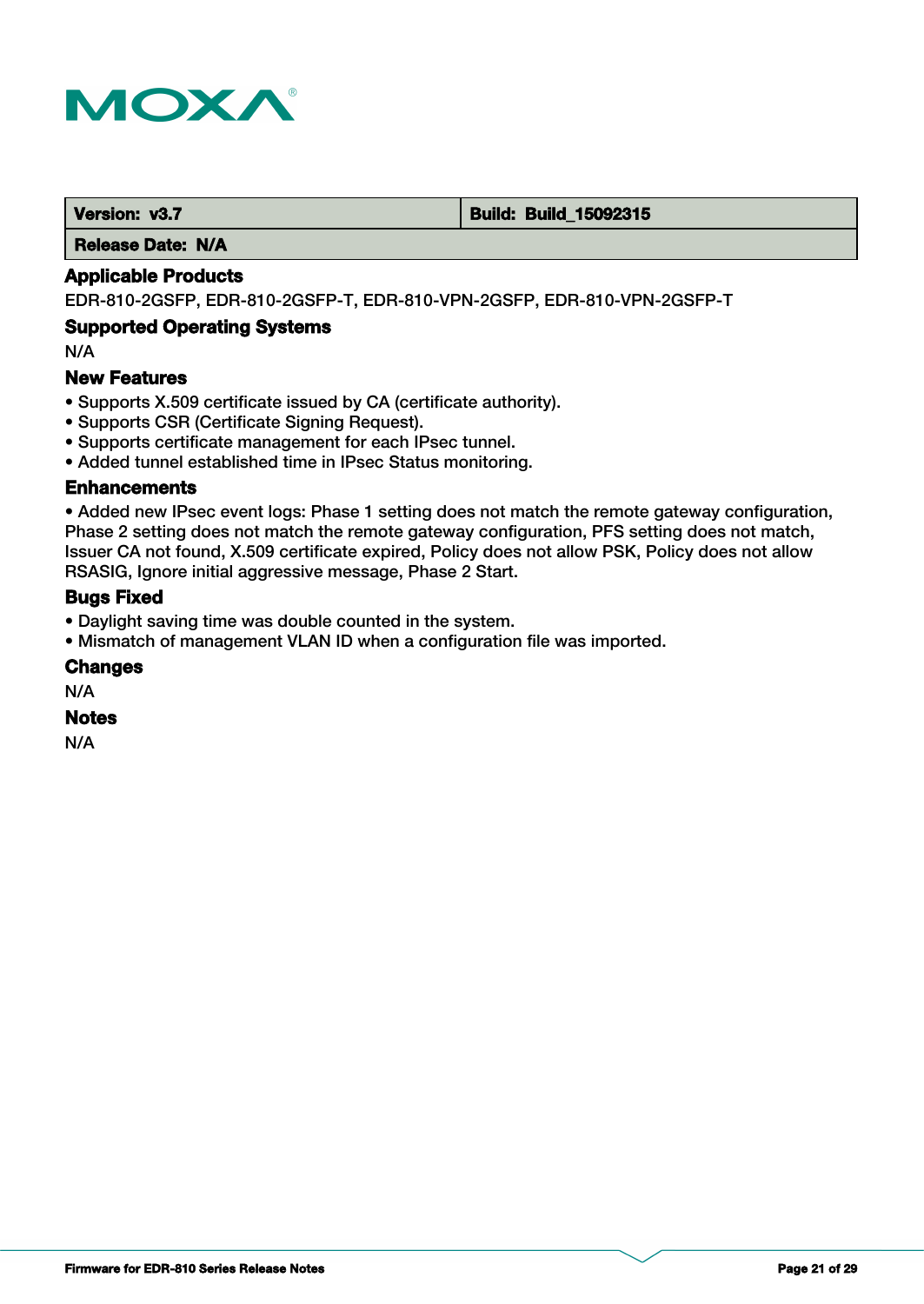

#### **Version: v3.6 Build: Build: Build: Build: 15071611**

 **Release Date: N/A**

#### **Applicable Products**

EDR-810-2GSFP, EDR-810-2GSFP-T, EDR-810-VPN-2GSFP, EDR-810-VPN-2GSFP-T

#### **Supported Operating Systems**

N/A

#### **New Features**

• Supports MXview and MXconfig v2.2 for firewall device display and mass configuration.

#### **Enhancements**

- New design for setting wizard in one page for configuring WAN, LAN and Bridge port types.
- Removed password display in OpenVPN user management page due to security concerns.

#### **Bugs Fixed**

- VRRP configuration import/export problem.
- Configuration import/export had a problem when the WAN interface was set to "Disable".
- Redundancy Status display was incorrect on the webpage after importing a configuration file with Turbo Ring V2 enabled.
- Sometimes the NAT web page would not display correctly.

• Moved HTTP and HTTPS service control to User Interface Management and removed them from the System Information webpage.

- OpenVPN "Server-to-User configuration export" sometimes could not be exported as a file.
- RSTP port status was not correctly displayed.
- LLDP display was incorrect in PROFINET environments.
- Firewall event log time did not synchronize with the Time Zone setting.
- Sometimes the firewall event log time was incorrect when the Trusted Access function was enabled.
- VPN event log had unreadable information for failure to establish connection.
- NAT-T did not work properly.

• IPsec would sometimes not initiate the tunnel establish process in firmware v3.5 (previous versions before v3.5 do not have this issue).

• Incorrect UDP checksum when direct-broadcast forwarding with "Source IP Overwrite" enabled.

#### **Changes**

N/A

#### **Notes**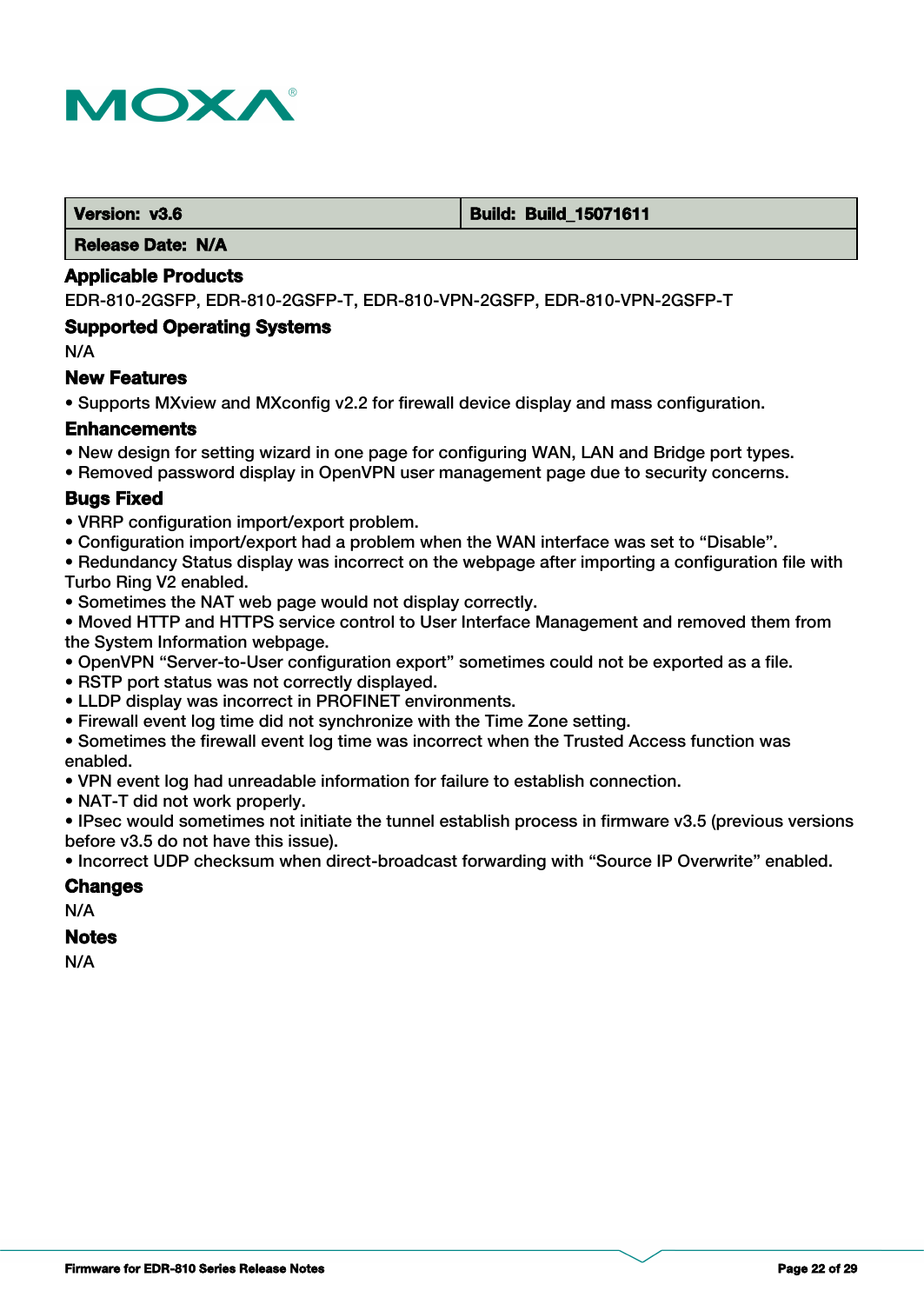

#### **Version: v3.5 Build: Build: Build: Build: Build: Build: Build: Build: Build: Build: Build: 15041411**

 **Release Date: N/A**

#### **Applicable Products**

EDR-810-2GSFP, EDR-810-2GSFP-T, EDR-810-VPN-2GSFP, EDR-810-VPN-2GSFP-T

#### **Supported Operating Systems**

N/A

#### **New Features**

• OpenVPN Client/Server.

#### **Enhancements**

- IGMP Snooping improvement for IGMPv3.
- Fine tuned bootup sequence to prevent data traffic from passing through firewall before system is ready.
- More details in phase 1 and phase 2 IPsec VPN event log.

#### **Bugs Fixed**

- Sometimes the NAT function would not work after repeated rebooting due to the LAN interface issue; Two RSTP roots would appear in a network.
- RSTP interoperability with CISCO's RSTP.
- Enabling "Setting Check" caused loss of NAT and Firewall rules after clicking the "Confirm" button.

• Enabling "Setting Check" resulted in the WAN interface not being configurable after clicking the "Confirm" button.

- Exported "Enabled" static routing rules changed to "Disabled" after importing.
- Exported "Disabled" static routing rules changed to "Enabled" after importing.
- Exported configuration file did not include the "Disabled" parameter of the firewall rules.
- Exported configuration file had the incorrect "Bridge Interface Name" after using the "Bridge
- Routing Quick Setting Wizard".
- Exported configuration file does not include "Port Description".

• Empty or duplicated routing rule names would cause failure when importing configurations. Names for routing rules must be input in the web console to avoid this issue.

- "IP-Port Binding" configuration was not correctly exported.
- Exported configuration files caused non-VPN models to fail to import the same file again.
- Removed the HTTP and HTTPS control from system configuration.

## **Changes**

N/A

## **Notes**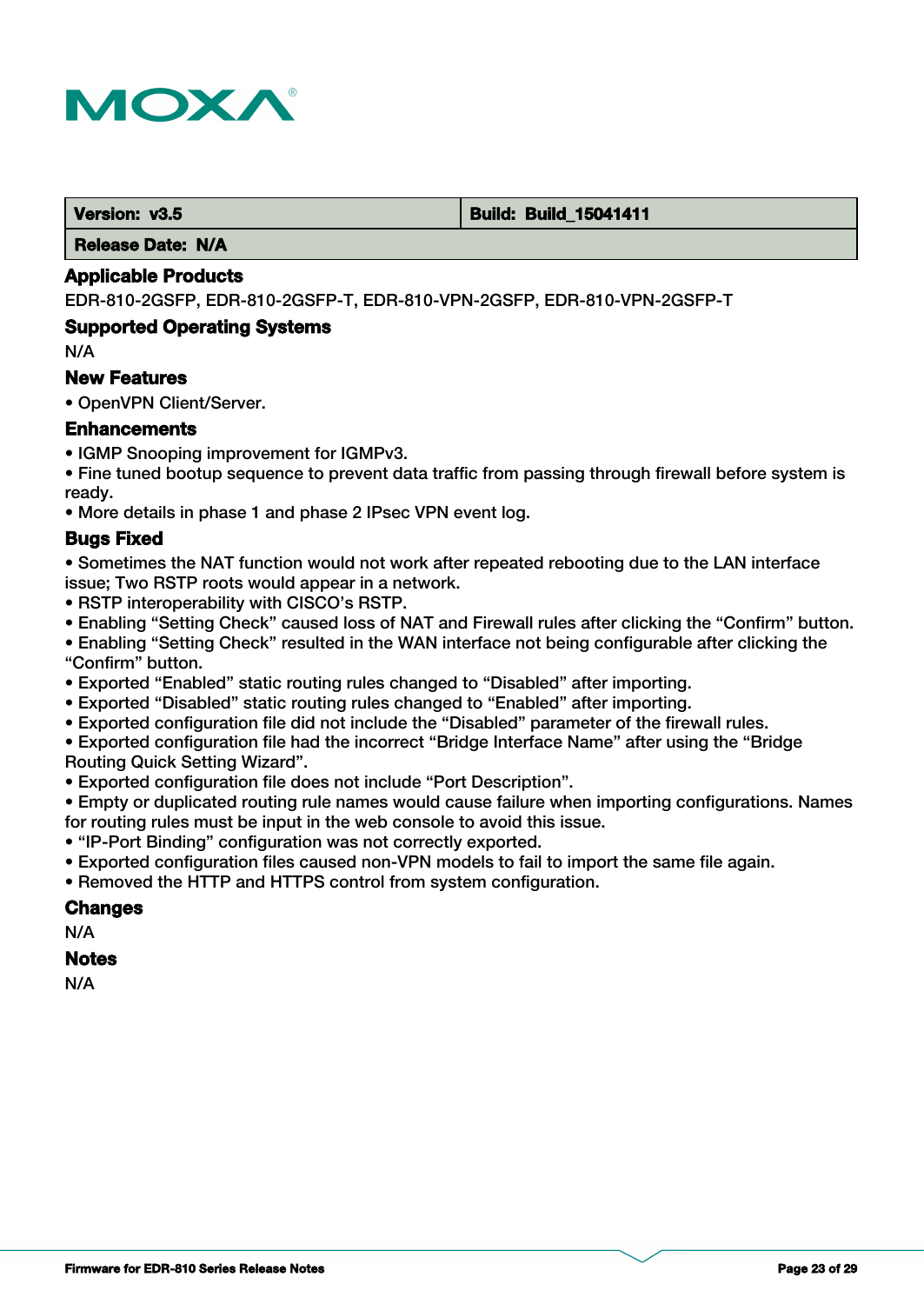

#### **Version: v3.4 Build: Build: Build: 14123117**

 **Release Date: N/A**

#### **Applicable Products**

EDR-810-2GSFP, EDR-810-2GSFP-T, EDR-810-VPN-2GSFP, EDR-810-VPN-2GSFP-T

#### **Supported Operating Systems**

N/A

#### **New Features**

- Exporting and importing of CLI-based text configuration files with optional file encryption.
- Supports "Show running-config" CLI command.
- Firewall event log to local storage, Syslog server, and SNMP trap server.
- VPN event log to local storage, Syslog server, and SNMP trap server.
- Transparent firewall (bridge mode firewall).
- Bridge Routing Quick Setting for easy bridge port configuration.
- Supports 10 different L2TP clients.
- Proxy ARP (configurable by CLI command).
- Supports VPN tunnel view in MXview v2.1 or later.
- User-defined text message banner at Web Login page.

#### **Enhancements**

• Separated Modbus TCP commands of "Modbus Request" and "Modbus Response" in Modbus Filtering for stronger protection of Modbus devices.

- "PLC address (Base 1)" option when filtering Modbus address range.
- Allow "x.x.x.0" and "x.x.x.255" as IP addresses in firewall policy settings.

## **Bugs Fixed**

• After the "admin" account was removed, users could still log in through the "admin" account. • When account names had the same prefix or postfix (ex. admin or myadmin), the web login authentication would sometimes work incorrectly.

- "LLDP auto topology" problem that occurred in MXview.
- "RSTP root" display problem in MXview.
- Web display of "time zone +11" when configuring EDR to "time zone +10".
- Continuously clicking the "Apply" button on the NAT settings page caused NAT to stop working.
- LAN interface sometimes did not work properly after rebooting.
- Continuous "Login retry failure" events would sometimes cause the web console to stop working.
- When the VLAN ID was larger than 2047, IGMP snooping did not work properly.

#### **Changes**

N/A

#### **Notes**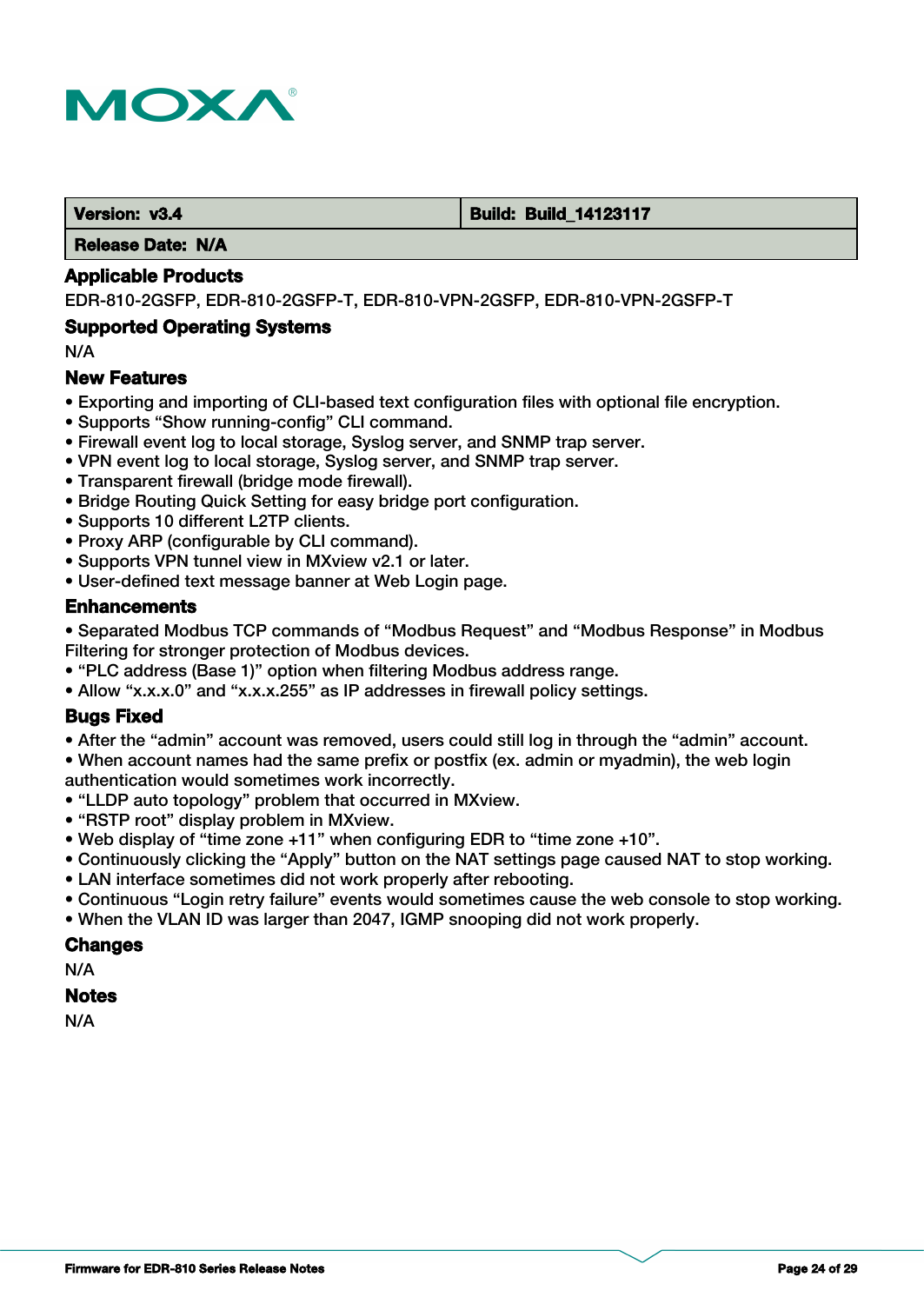

**Version: v3.3 Build: N/A** 

 **Release Date: N/A**

### **Applicable Products**

EDR-810-2GSFP, EDR-810-2GSFP-T, EDR-810-VPN-2GSFP, EDR-810-VPN-2GSFP-T

## **Supported Operating Systems**

N/A

## **New Features**

N/A

## **Enhancements**

• Changed behavior of Modbus TCP filtering to "stateless firewall" mode.

## **Bugs Fixed**

• System could lock up, causing software functions to stop working and preventing access to management consoles.

- Turbo Ring became unstable after the system was rebooted.
- "User" privilege could change WAN/LAN settings through the "Quick Routing Setting Wizard."
- Unstable Turbo Ring V2 status in some situations.
- 1:1 NAT would not work properly after rebooting the system.
- System sometimes failed to detect SFP fiber modules.
- Description of SFP fiber modules was incorrectly displayed in the CLI console.
- "Trust Access" function blocked new added LAN interfaces.

## **Changes**

N/A

## **Notes**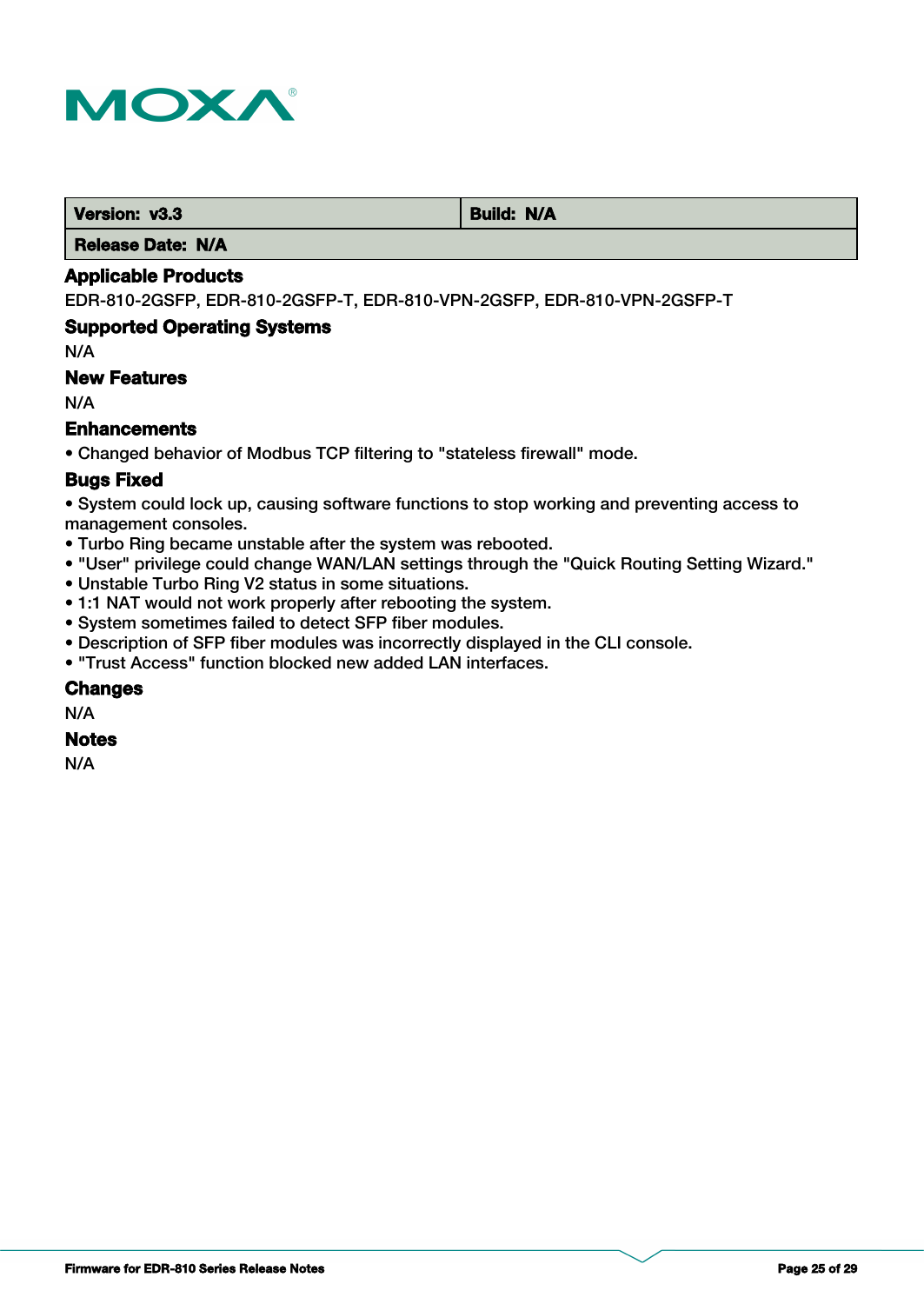

**Version: v3.2 Build: N/A** 

 **Release Date: N/A**

## **Applicable Products**

EDR-810-2GSFP, EDR-810-2GSFP-T, EDR-810-VPN-2GSFP, EDR-810-VPN-2GSFP-T

## **Supported Operating Systems**

N/A

## **New Features**

• Multicast routing protocols: Static multicast routing, DVMRP, and PIM-SM/SSM.

- New routing protocol: OSPF.
- Supports ABC-02-USB.

• Broadcast forwarding: IP broadcast forwarding for 255.255.255.255 broadcast address, and IPdirected broadcast for subnet broadcast address (e.g. 192.168.1.255/24).

• VPN connection error logs.

• Supports MXview plug-in kit.

## **Enhancements**

N/A

#### **Bugs Fixed**

• L2TP over IPsec connection between a Windows system and the EDR-810 was disconnected every 58 minutes, which was due to a failure in the rekey operation.

• When enabling the "Accessible IP" function, users could not establish an L2TP connection to the EDR-810.

#### **Changes**

N/A

#### **Notes**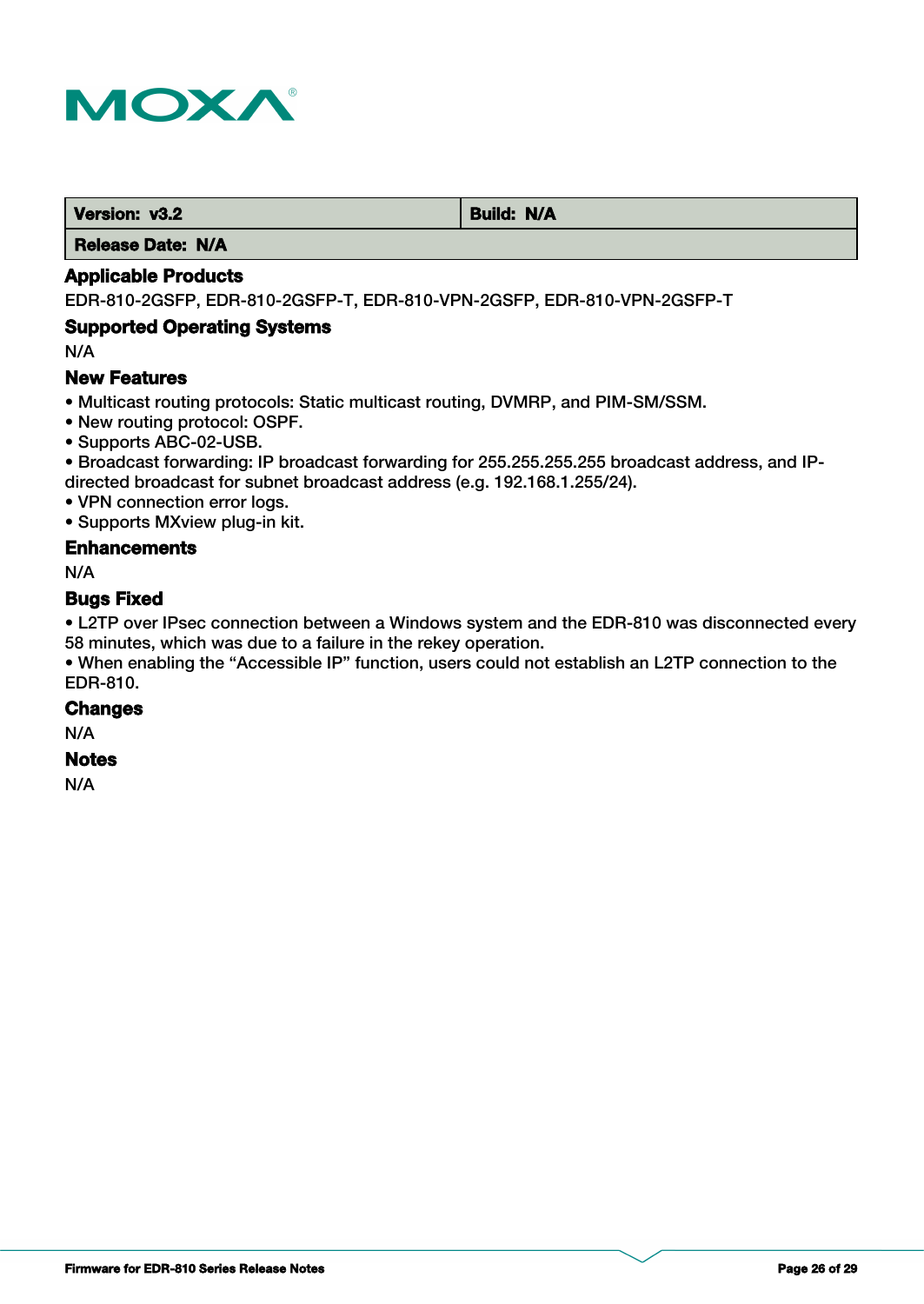

 **Version: v3.1 Build: N/A** 

 **Release Date: N/A**

## **Applicable Products**

EDR-810-2GSFP, EDR-810-2GSFP-T, EDR-810-VPN-2GSFP, EDR-810-VPN-2GSFP-T

#### **Supported Operating Systems**

N/A

#### **New Features**

• Users can disable "Utility Search", "Telnet Console", "SSH Console", "HTTP Console", and "HTTPS Console", or change the service ports of the above consoles.

• Supports up to 10 user-defined login accounts for consoles.

#### **Enhancements**

N/A

## **Bugs Fixed**

• WAN communication was interrupted when the gateway of the WAN interface had an IP address with 12 digits, for example, 111.114.212.254, or similar IP addresses. This issue was a likely cause for unstable communication through VPN or through routing.

• Could not accept special characters for web console login through a RADIUS server. This issue mostly happened with the RADIUS server on Windows 2008 Server and Windows 2012 Server when special characters were requested by the two platforms.

• Could not export Root CA from EDR-810's internal CA generator. This issue happened when users used EDR-810's internal IPsec certificate generator to create certificates for IPsec VPN clients.

• The LAN-WAN columns of the NAT table were displayed incorrectly in the CLI terminal.

• LAN DCHP server did not assign DNS to DHCP clients.

• "Multiple commands" function of Modbus filtering failed if there was a legal command in between illegal commands in one Modbus TCP packet.

• Web service stopped working after quick refreshing the web console.

• When "Accessible IP" is enabled, the IPsec VPN connection could not be established.

• Multicast streams came into VLANs that the IGMP Snooping setting were disabled for, causing abnormal behavior for IGMP Snooping operations.

#### **Changes**

N/A

#### **Notes**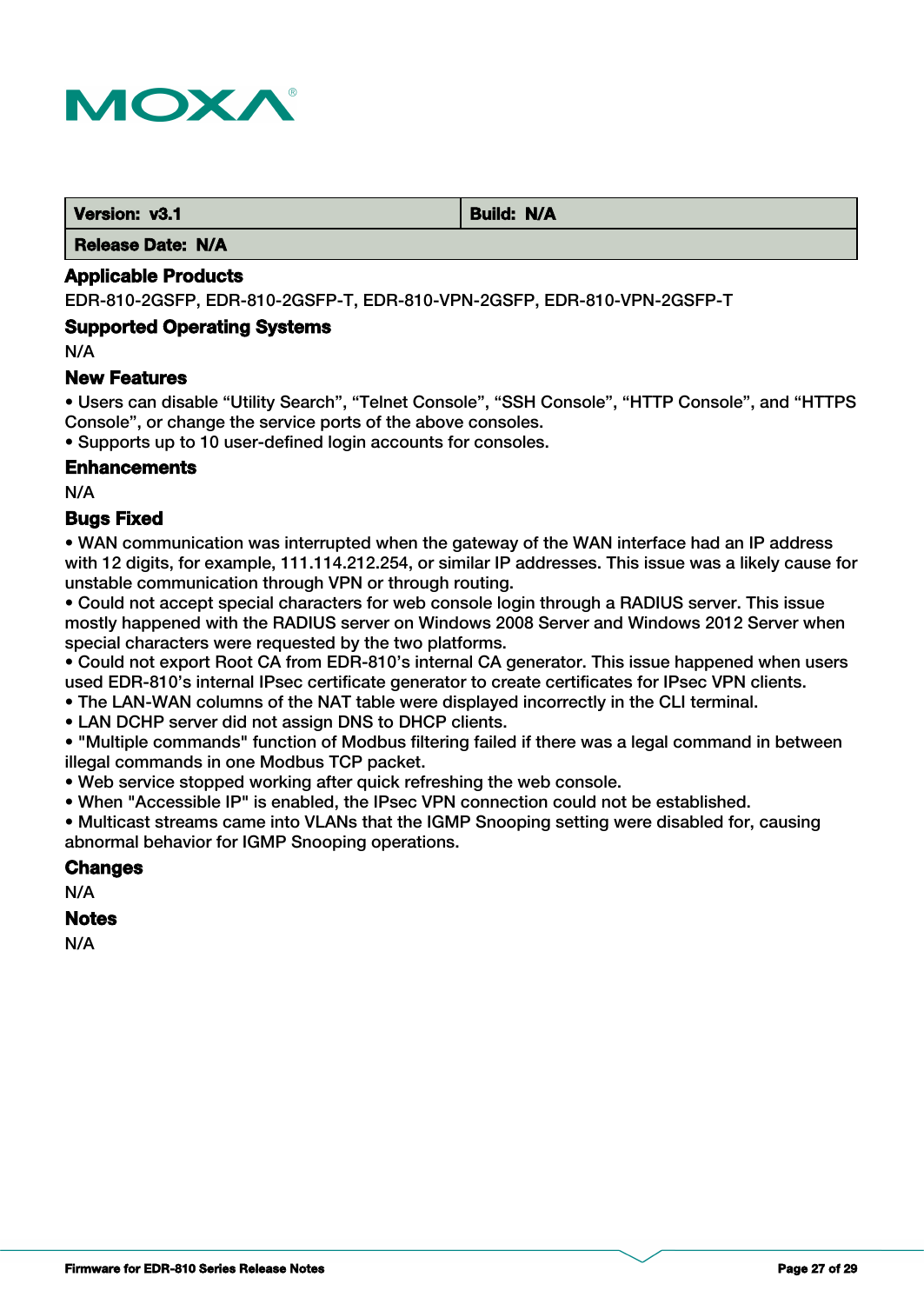

**Version: v3.0** Build: N/A

 **Release Date: N/A**

## **Applicable Products**

EDR-810-2GSFP, EDR-810-2GSFP-T, EDR-810-VPN-2GSFP, EDR-810-VPN-2GSFP-T

## **Supported Operating Systems**

N/A

#### **New Features**

- Added new product model: EDR-810-VPN.
- RSTP and Turbo Ring V2 for network redundancy.
- Multiple user accounts.
- User account with RADIUS authentication.
- IP-Port Binding.
- Port mirror in.
- Multicast function (Static multicast MAC and IGMP Snooping).
- Traffic control (QoS, CoS, DSCP, and Rate Limit).
- MAC table display.

## **Enhancements**

N/A

## **Bugs Fixed**

N/A

#### **Changes**

• Changed default password to "moxa".

#### **Notes**